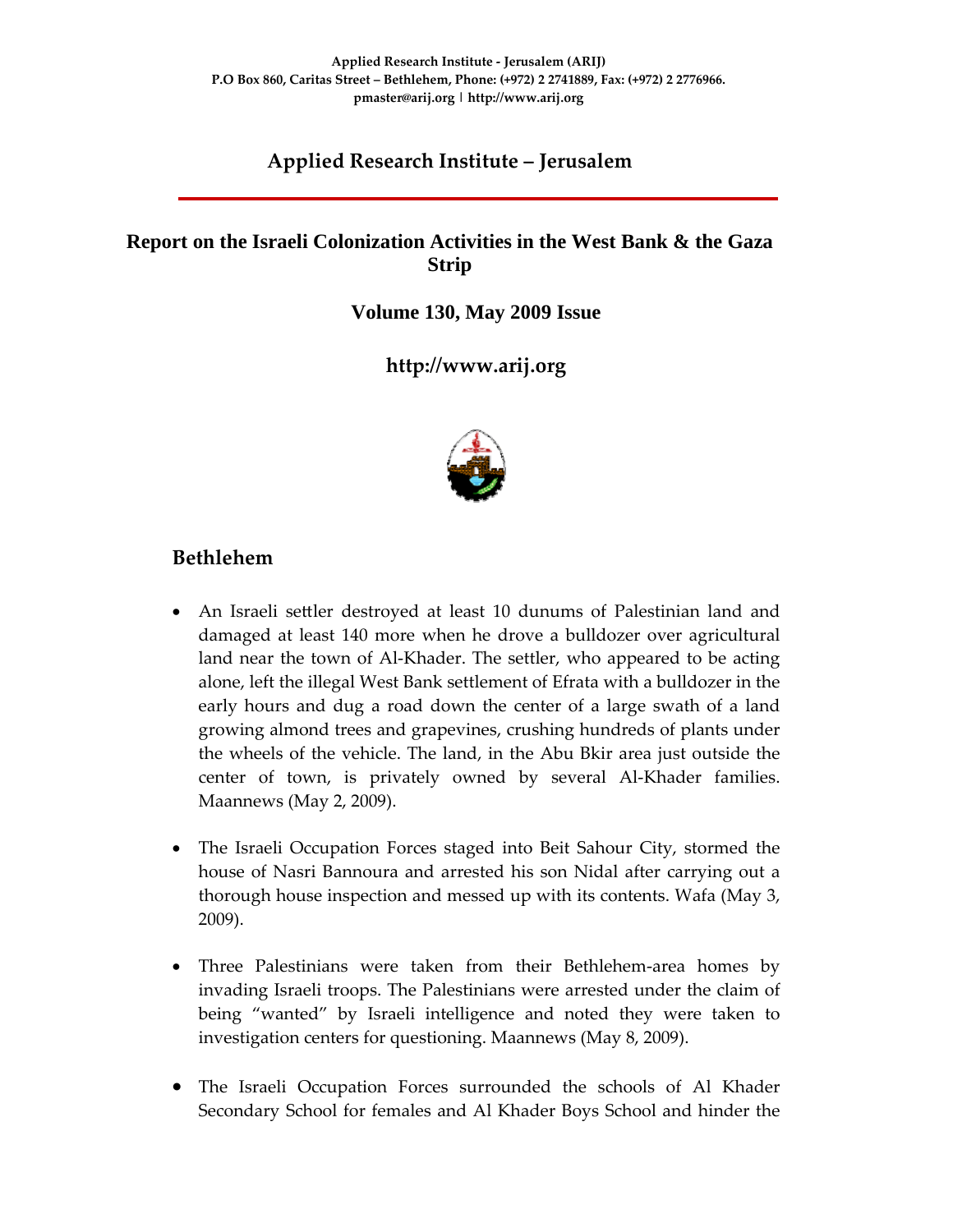entry and exit of students and teacher under the pretext of searching for wanted people. The IOF also threatened to keep surrounding the schools for 30 days if students are not thoroughly inspected. Wafa (May 18, 2009).

- The Israeli Occupation Forces set up a number of military checkpoints at Za'atara village entrances southeast of Bethlehem city. The IOF also set up another military checkpoint at Qaber Hilwah Area (The tomb of Hilwah) which links Al Ubaidiyah village with Beit Sahour city. Wafa (May 19, 2009).
- The Israeli Occupation Forces staged into Ad Duheisha refugee camp and set up a number of checkpoints and stormed a number of Palestinian houses. Al Quds (May 21, 2009).
- The Israeli Occupation Forces set up a checkpoint at Beit Jala's city western entrance, locally known DCO checkpoint. IOF stopped and inspected vehicles and forced passengers to get off their cars and confiscated their ID cards. Wafa (May 26, 2009).
- The Israeli Occupation troops staged into Al Walajeh village northwest of Bethlehem city and stormed a number of Palestinian houses and messed up with contents. Among stormed houses, the following were known: ʹAdnan and ʹAdel Al Atrash. Wafa (May 27, 2009).
- Many housing units are being added to the settlement of Har Homa north of Bethlehem city despite international objections. The Israeli Occupation Authorities published tenders for apartments that are for sale in the settlement. Wafa (May 31, 2009).

### **Jerusalem**

- Head of the Israeli archeology department Shai Friedman refused to return an Umayyad‐era artifact "stolen from the Umayyad Palaces in the southern part of the Al‐Aqsa compound a month ago,"**.** The ancient stone was transferred to the courtyard of the Israeli Knesset on Friday, and Israeli officials have stonewalled requests to have the stone returned to the Al‐Aqsa compound. Maannews (May 2, 2009).
- Israeli Interior Minister Eli Yishai has decided to approve recommendations by a special committee within the Israeli Interior Ministry to expand the illegal West Bank settlement of Ma'ale Adumim by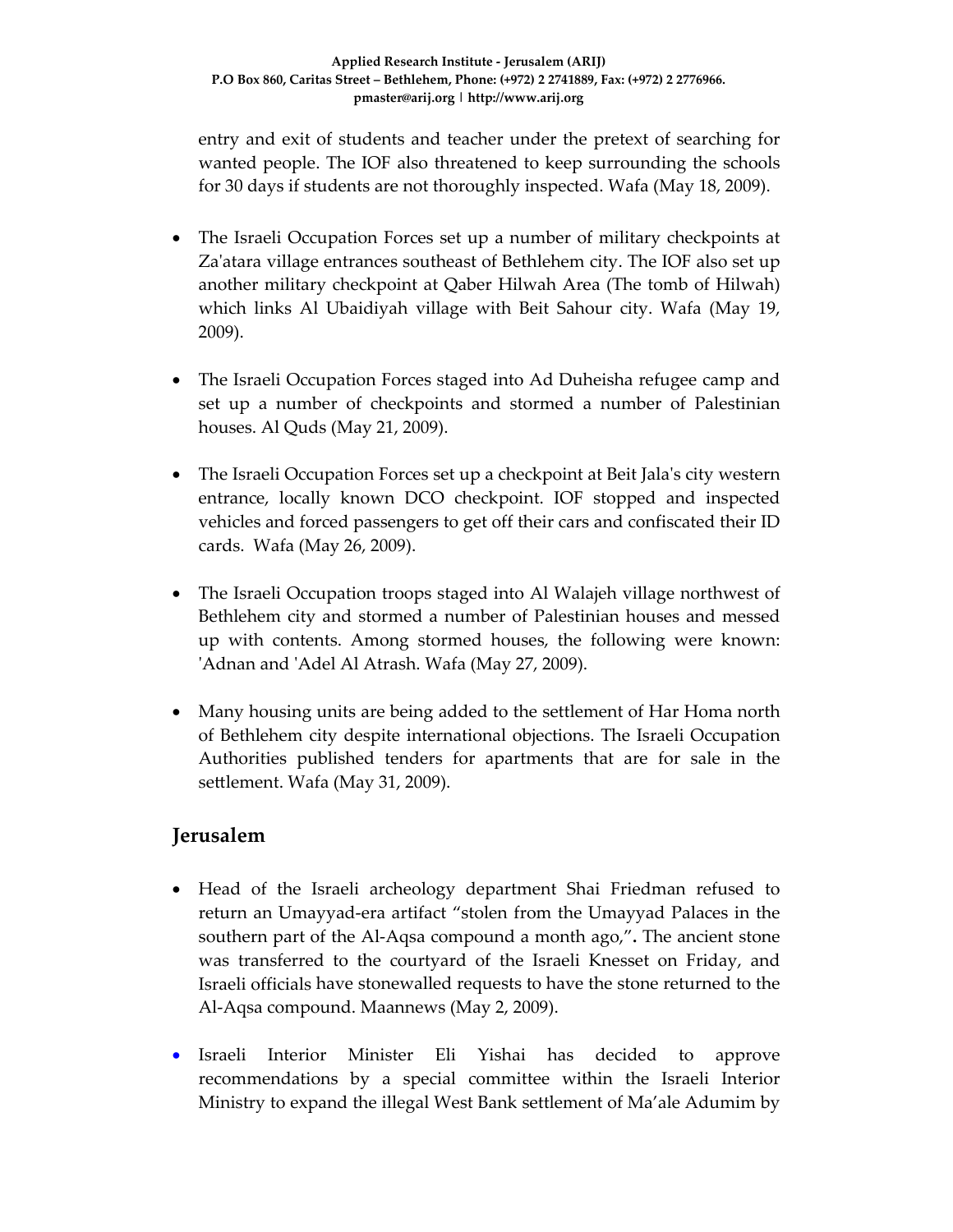12,000 dunums (12 million square meters). Expansion will include 6,000 housing units to be built between the Ma'ale Adumim and Qedar settlements. The expansion of Maʹale Adumim will further separate the northern West Bank from the south, and isolate Jerusalem from the West Bank as a whole. The special Israeli committee had originally approved the plan in late April, despite objections from the United States. The plan would link Ma'ale Adumim, the largest settlement in the West Bank, with the nearby settlement of Kedar, seizing the land in between. This expansion, in addition to another planned expansion to the north of the settlement, will further isolate the north of the occupied West Bank from the south. The proposed expansion would include 6,000 new housing units in between Ma'ale Adumim and Kedar, which is now home to 800 settlers. Some 30,000 people live in Ma'ale Adumim, according to the Israeli government. **Maannews (May 3, 2009).**

- The Israeli Municipality of Jerusalem issued an order to demolish an addition to the house of Nabeel Isaac Ad Disi in Omar Ben Al Khattab street in the old city of Jerusalem. The addition includes a bathroom and a balcony. Al Quds (May 3, 3009).
- The Israeli Municipality of Jerusalem issued a number of new house demolition orders in Wadi Al Jouz and Ras Al 'Amoud neighborhoods and Jerusalem old city under the pretext of lacking valid building permits. Wafa (May 4, 2009).
- The Israeli Municipality of Jerusalem issued a number of new house demolition orders in Al Ashqariya neighborhood in Beit Hanina, Ash Sheikh Jarrah and Shuʹfat. Among threatened structures, a building composed of six floors under the pretext of lacking valid building permits. Wafa (May 4, 2009).
- Interior Minister Eli Yishai said that he was developing a plan to settle Jews in the City of David in Jerusalem. "The City of David and everywhere in Jerusalem that was the origin of our growth is our sovereign right," he said. Yishai spoke ahead of a Jerusalem Municipality meeting set to determine construction plans for the City of David. He promised to create a Jewish settlement alongside the Palestinian ones in the area. The plan is a step away from former Prime Minister Ehud Olmertʹs policy, which tended towards the relinquishing of certain areas of Jerusalem. INN & Ynetnews (May 5, 2009).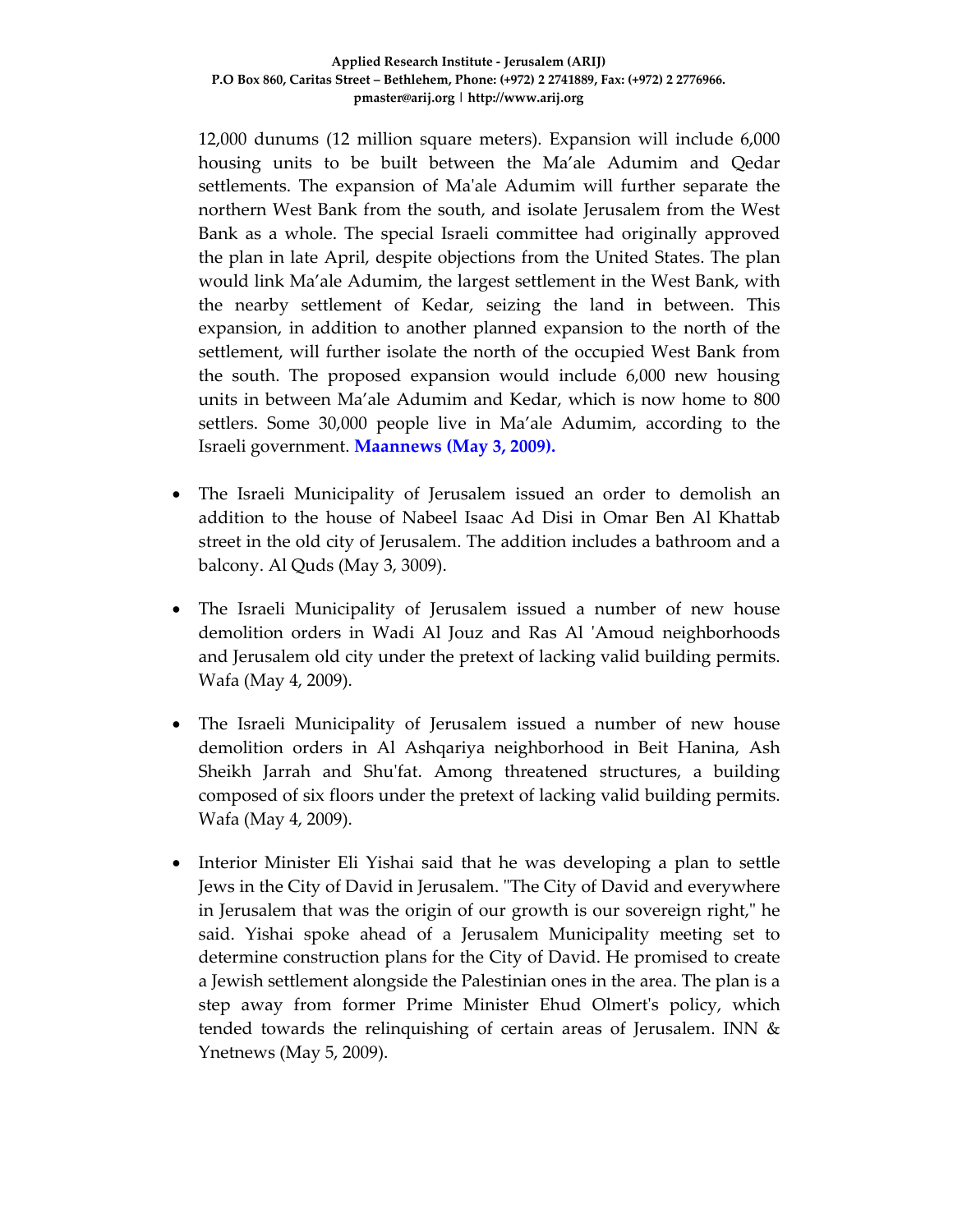- The Israeli Reconciliation Court postponed considering the case of Maher Hanoun and Abdel Fattah Al Ghawi until the 17<sup>th</sup> of May, 2009. Al Quds (May 5, 2009).
- Restraining Orders were issued to stop the demolition of 30 Palestinian houses in Al Ashqariya neighborhood in Beit Hanina, Ash Sheikh Jarrah, Shu'fat and Jerusalem Old city. Another retraining order was also issued to stop the demolition of a school in Jabal Al Mukkabir southeast of Jerusalem city. Wafa (May 5, 2009).
- The Israeli Municipality of Jerusalem Court gave Citizen Faraj Hussein 'Ali 'Illian from Ath Thuri neighborhood south of Jerusalem city a period of 60 days to evacuate his house and demolish it with his own hands. The Municipality has already imposed on Mr. 'Illian 3 penalties to pay (about 30 thousand USD) for lacking valid building permit for his house. The house is inhabited by 10 people and occupies a total land area of 140 meters square. Wafa (May 5, 2009).
- Jerusalem Mayor Nir Barkat presented a city master plan for the next two decades that envisions the capital becoming the greenest city in Israel, and includes affordable housing for young residents, thousands of new apartments for Arab residents of the eastern neighborhoods, and the expansion of tourism and employment. The final draft, nearly a decade in the making, is the first municipal plan for the city in half a century. It was presented to an Interior Ministry planning committee for review and for discussion of any objections that may be submitted. JPost (May 5, 2009).
- Citizen Abdel Naser 'Adel Hamdallah from Al Sal'a neighborhood is forced to demolish his own house under the pretext of lacking valid building permits. The house occupies a total land area of 65 square meters. Al Quds (May 6, 2009).
- The Israeli Ministry of Interior affairs office has asked a citizen from Jerusalem city to present the license of the house he lives in as a condition to issue an ID card for his son who just turned sixteen. Al Quds (May 8, 2009).
- The guardian of Absentee Properties in Jerusalem city claimed ownership of 70 Palestinian houses in Silwan city south of Jerusalem city. Al Quds (May 8, 2009).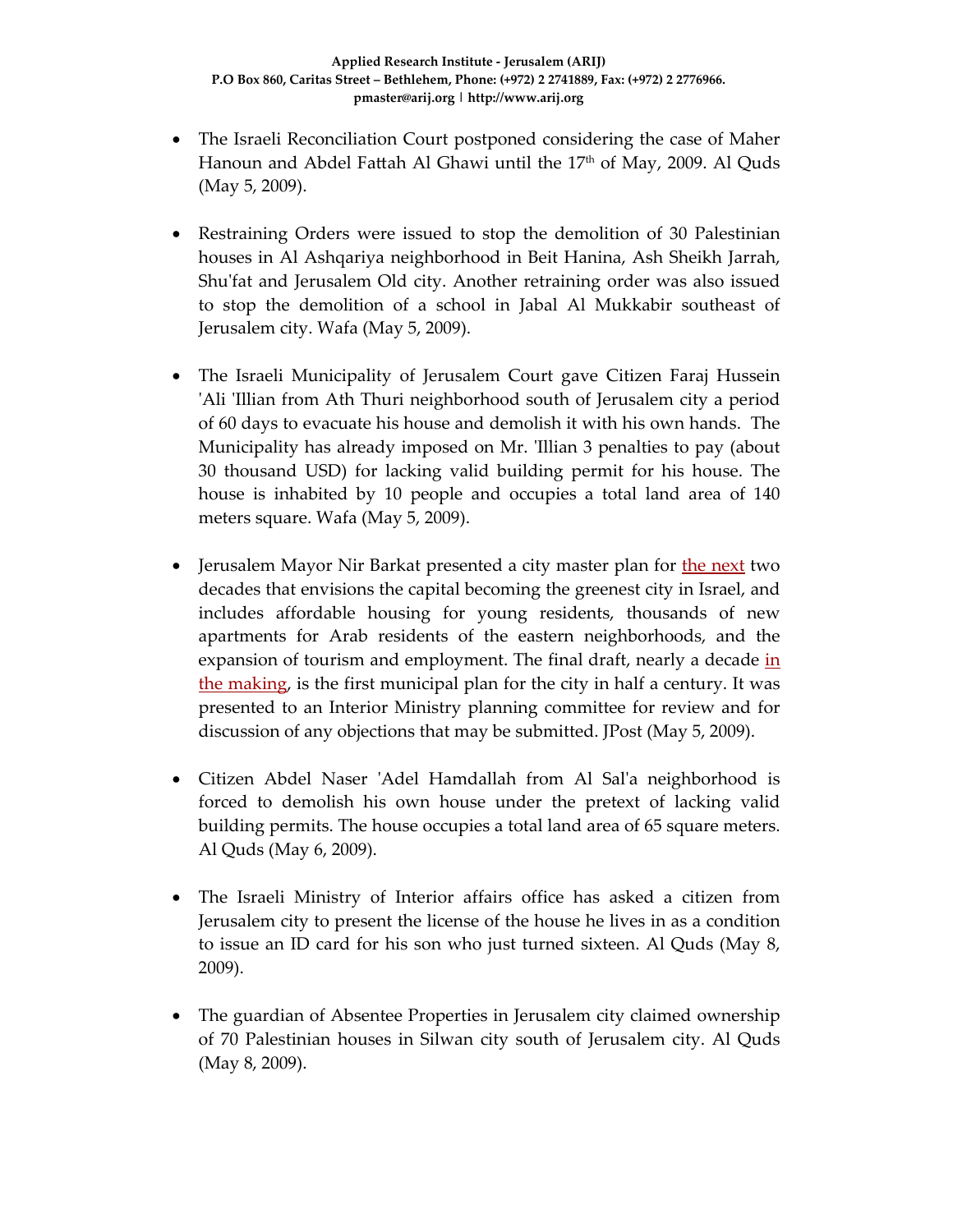- The Israeli Central Court rejected a petition filed by Citizen Muhammad Abu Sarhan against the construction of a new colonial project on his land in Jabal Al Mukkabir area east of Jerusalem city. The project includes the construction of 4 buildings (63 housing units each composed of 4 to 5 rooms). Al Quds (May 9, 2009).
- The Israeli government and Israeli settler organizations are working on a \$100 million, multiyear development plan to surround the Old City of Jerusalem with nine national parks, pathways and sites, drastically altering the status quo in the city. The secret plan was assigned to the Jerusalem Development Authority (JDA). The JDA described the purpose of the project as "to create a sequence of parks surrounding the Old City," all in the aspiration "to strengthen Jerusalem as the capital of the State of Israel." The program, sponsored by the Prime Minister's Office and the mayor of Jerusalem, is secret and did not engage in any form of public discussion. It integrates with statutory program 11555, approved by the Jerusalem municipality in November 2007, designed to accelerate development [to six housing units per dunam, or some 24 units per acre] in one of the most important archaeological sites in Israel. The array of escalators, cable cars and tunnels included in the plan portend blatant signs of a biblical playground populated by settler organizations," which the organization says will be carried out by ousting Palestinian residents. Haaretz (May 10, 2009).
- The Israeli Occupation Authorities closed the Iron Gate leading to Al ʹIsawiya town lands east of Jerusalem city and adjacent to the camp of the Israeli Police guards and hindered Palestinians from accessing thousands of dunums of their lands. Wafa (May 10, 2009).
- Israeli police and intelligence forces raided the Ambassador Hotel in Ash Sheikh Jarrah neighborhood in East Jerusalem, shutting down in advance a Palestinian Media Center planned in advance of the pope's visit to Jerusalem. The auditorium was closed due to an order signed by Internal Security Minister Yitzhak Aharonovitch, following intelligence information received by the police. The officers confiscated documents signed by the PA, and the police activity ended without any unusual incidents. Ynetnews & Maannews (May 11, 2009).
- The Israeli Municipality of Jerusalem handed over house demolition orders to nine Palestinian houses in Hosh Mashʹal neighborhood in Ath Thuri neighborhood in Jerusalem owned by Ziad, Al Bardaweel and ʹAsela under the pretext of lacking valid building permits. In addition, the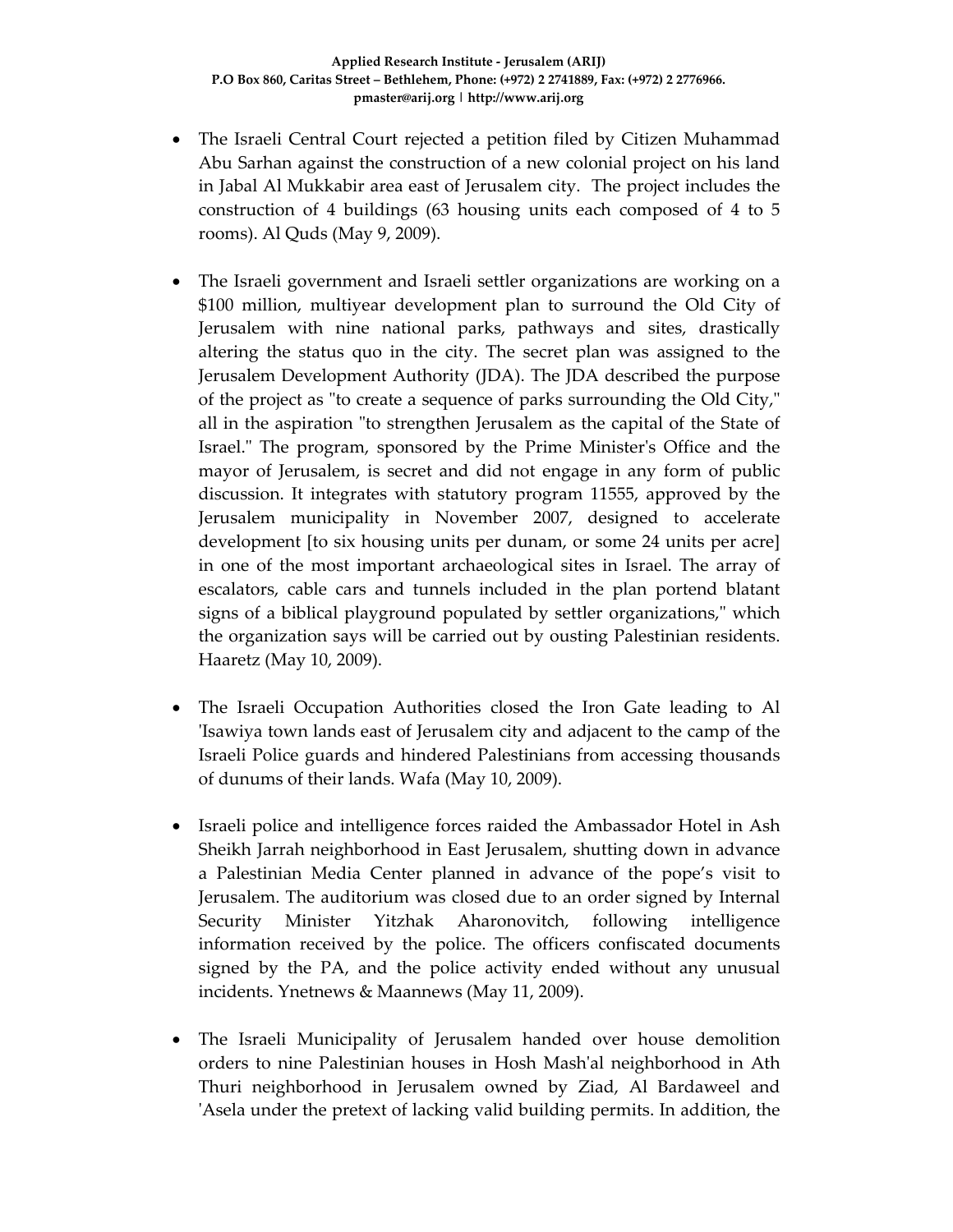Municipality handed over another military order to Citizen Hamada Mahfouz to demolish his building composed of 32 apartments in Beit Hanina town north of Jerusalem city. Not forgetting to mention that the building was built in 1999 and is a home to more than 250 people. Al Quds (May 13, 2009).

- Jerusalemites must not resort to Israeli courts on cases of real estate related to absentee properties. The warning was extended to Jerusalemites who live abroad, especially in Jordan, and anyone who gives proxy to attorneys in Jerusalem to file cases in front of the Israeli courts to evacuate tenants from their properties. **Maannews (May 14, 2009).**
- Pinchas Buchris, Director of the Israeli Ministry of Defense, has ordered work halted on the wall in areas of eastern Jerusalem. The construction will not be renewed before a court rules on a motion filed against the construction. This decision was based on a petition filed by Jerusalem land activist Aryeh King, Chairman of the National Lands Fund and the representative of the Jewish owners of lands in the Shaar HaMizrach neighborhood in east Jerusalem in the year 2007 under the pretext that the planned route of the wall will leave Jewish property outside the fence despite the fact that it is within municipal boundaries and that the territorial contiguity between Jerusalem and Ma'aleh Adumim will be cut off.. **INN (May 14, 2009).**
- The Palestinian neighborhood of Silwan in East Jerusalem is slated for destruction to make way for residential units in a new illegal Israeli settlement. A plan by the Israeli‐run municipal council of Jerusalem and an Israeli settlers' association called Ateret Cohanim is set to build residential units on the area of Batn Al‐Hawa in Silwan, south of the Old City of Jerusalem. The 5,800 square meters Batn Al‐Hawa neighborhood is home to 60 Palestinian residential buildings built on the area before 1948. Maannews (May 16, 2009).
- Israeli Constructions taking place at Bypass Road 20 in Beit Hanina city which the Municipality is constructing had caused severe damages to the Catholic Church located nearby. Al Quds (May 16, 2009).
- Citizen Abdel Naser 'Adel Hamdallah was forced to demolish his own 65 meters square house in Al Salʹa neighborhood in Jabal Al Mukkabir under the pretext of lacking valid building permits. Al Quds (May 17, 2009).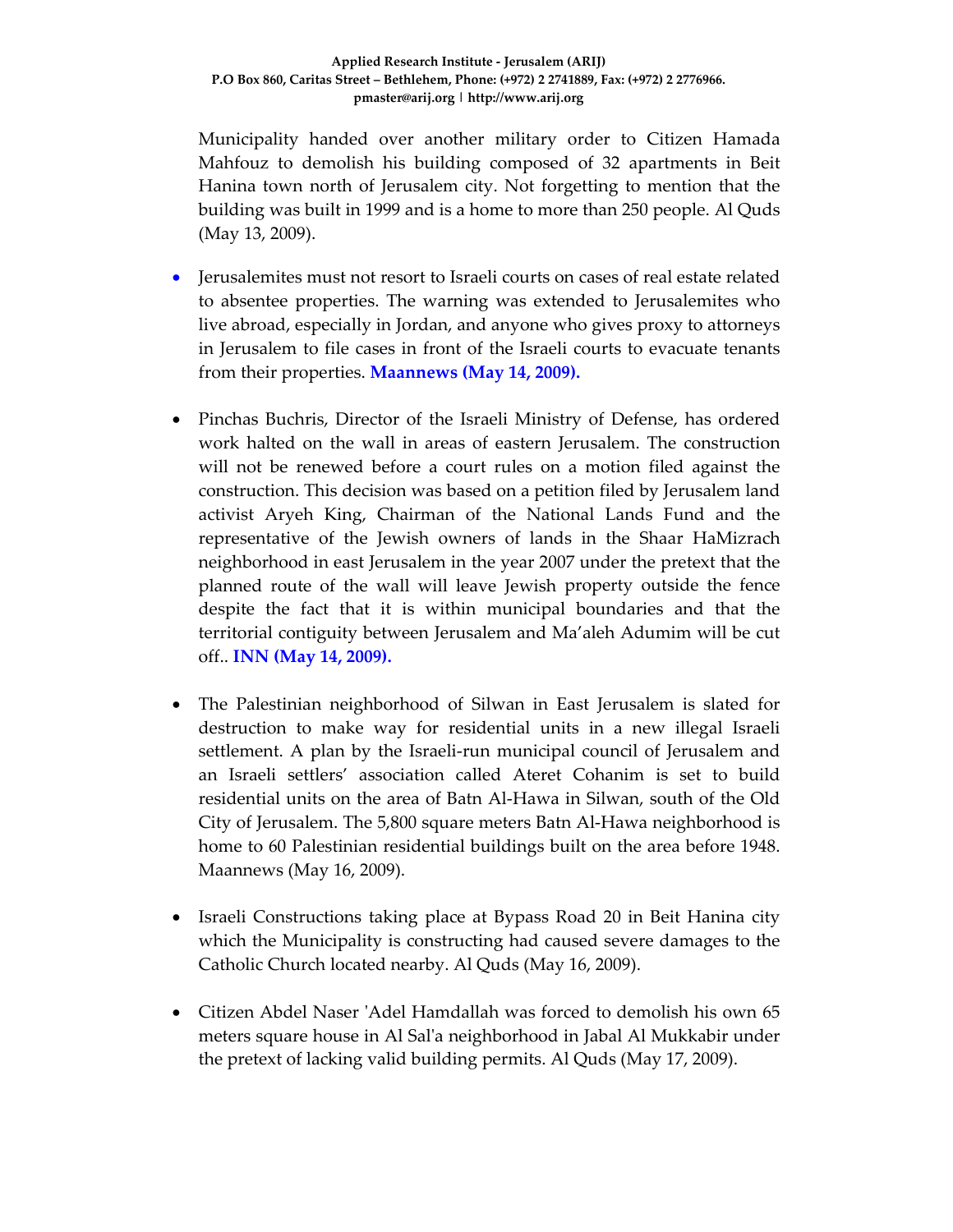- The Israeli Occupation Bulldozers are carrying out excavation works in the vicinity of the Container checkpoint on the expanse of lands of As Sawahra, Abu Dis and Al ʹIzariya southeast of Jerusalem city. The Israeli activities in the area aim at expanding the checkpoint to become a crossing border. More than 30 dunums of lands were already razed. Wafa (May 18, 2009).
- The Israeli Reconciliation Court has ordered the evacuation of Two Palestinian families in Ash Sheikh Jarrah neighborhood, Abed Al‐Fatah Al‐Ghawi and Maher Hanun by the 19th of July, 2009. This order will make room for an Israeli colonial plan to be implemented in the area which will include the leveling of 27 Palestinian houses in the area for the construction of 250 new Israeli housing units. The court has also fined each family 50,000 US dollars, with a further fine of 50,000 shekels (12,500 US dollars) if they do not evacuate by 19 July, the date of a court hearing. Maannews (May 18, 2009). **See more links (1)**
- The Israeli Court has ordered citizen ʹAdel Hasan Al Tamimi to demolish his own 100 square meters under the pretext of lacking valid housing building permits or else he will have to pay 12000 NIS as a penalty. The house is inhabited by six family members. Al Quds (May 21, 2009).
- In a report published by the Israeli Central Bureau of Statistics showed that by the end of Year 2008, the number of Israeli population in Jerusalem city reached to 492400 people, around 65% of the total population in Jerusalem city; while the number of Palestinian population reached to 268400 citizens, a percent of 35% of the total population in the city. Al Quds (May 21, 2009).
- According to Peace Now movement calculations, almost 2000 Israeli settlers live in outposts in East Jerusalem. Israel funds security for the settlers of East Jerusalem which include permanent guards to every house, tight escort and in some places also transportation. These security measures are implemented by 350 private company guards (one guard for every five settlers), and is funded by the Ministry of construction and housing. In 2008, the cost of securing the settlers of East Jerusalem was 47,876 million NIS. **The Settlements of East Jerusalem are:**

| <b>Settlement</b><br>Name | Neighborhood | No. of settlers<br>(estimated) | Comments                    |
|---------------------------|--------------|--------------------------------|-----------------------------|
| About 70 families         | 350          | Wadi Hilwa Silwan              | Ir David (City of<br>David) |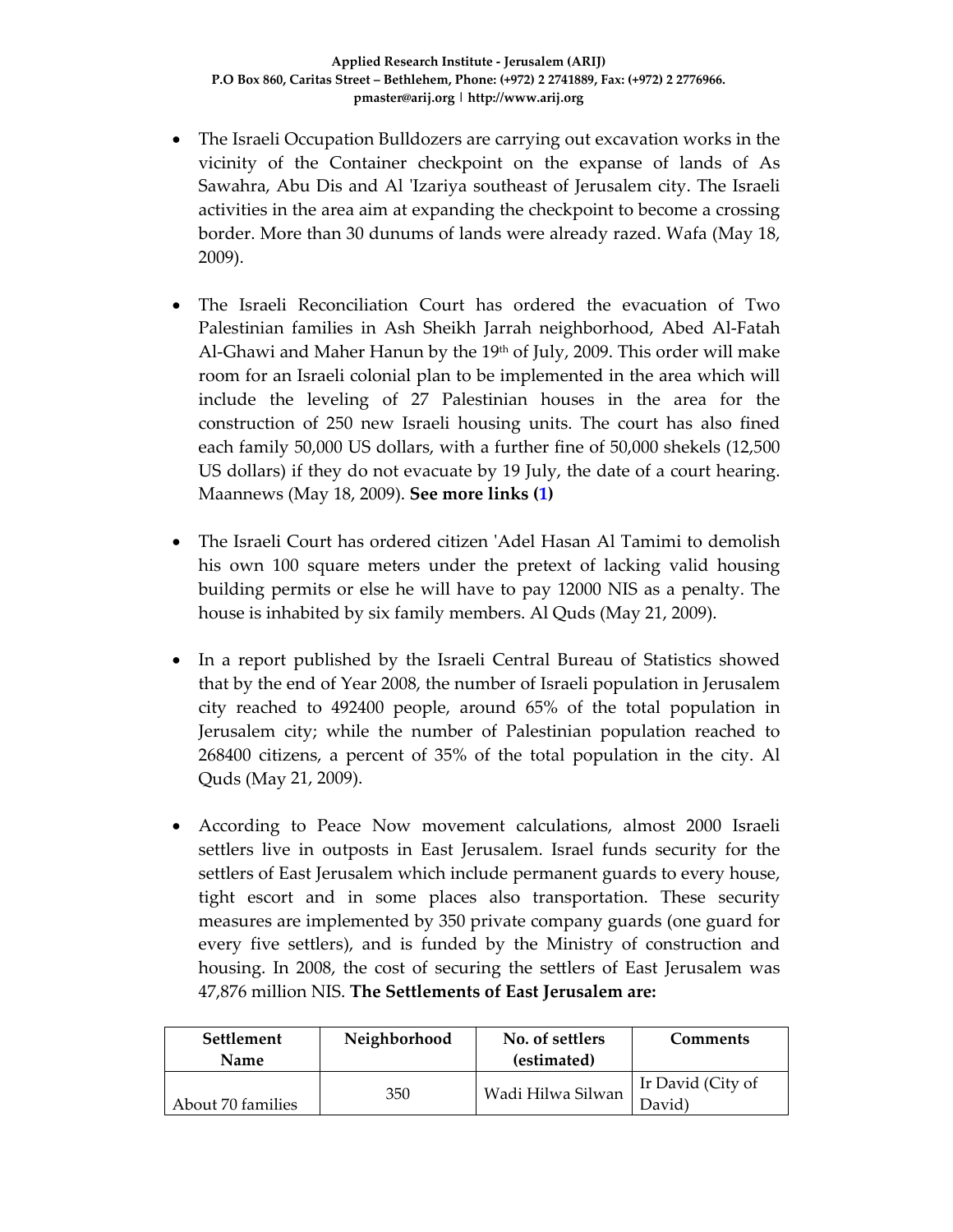| Applied Research Institute - Jerusalem (ARIJ)                                            |  |  |  |  |  |
|------------------------------------------------------------------------------------------|--|--|--|--|--|
| P.O Box 860. Caritas Street – Bethlehem. Phone: (+972) 2 2741889. Fax: (+972) 2 2776966. |  |  |  |  |  |
| pmaster@arij.org   http://www.arij.org                                                   |  |  |  |  |  |

| About 80 families<br>and 500 Yeshiya<br>students | 900  | Muslim and<br>Christian quarters | The Old City                                     |  |  |  |
|--------------------------------------------------|------|----------------------------------|--------------------------------------------------|--|--|--|
| About 50 families                                | 250  | Ras El Amud                      | Ma'aleh Zeitim                                   |  |  |  |
| Two houses in the<br>cemetery                    | 15   | Mount of Olives                  | The Mount of<br><b>Olives Cemetery</b>           |  |  |  |
| Two houses                                       | 15   | Abu Dis                          | Kidmat Tzion                                     |  |  |  |
| In the Yemenite<br>neighborhood                  | 30   | Silwan                           | "The Jonathan<br>House" and "The<br>Dyash House" |  |  |  |
| About 7 families                                 | 35   | Sheikh Jarrah                    | Shimon Hatzadik                                  |  |  |  |
| 15 Hamefaked St.                                 | 20   | Abu Tur                          | Abu Tur East                                     |  |  |  |
| Two large<br>structures                          | 30   | A tur                            | "The Hoshen<br>House"                            |  |  |  |
| Yeshiva                                          | 125  | A tur                            | Beit Orot                                        |  |  |  |
| About 15 families<br>in a luxurious<br>compound  | 50   | Jabel Mukaber                    | Nof Tzion                                        |  |  |  |
| Total                                            | 1820 |                                  |                                                  |  |  |  |
| PEACENOW (May 21, 2009).                         |      |                                  |                                                  |  |  |  |

- The Israeli Occupation Authorities are making plans of NIS 150 Million to encourage tourism in the Old city of Jerusalem city. Al Quds (May 21, 2009).
- The Israeli Ministry of Interior announced that it has completed preparations of the new 2020 Plan for Jerusalem city, including East Jerusalem. Al Quds (May 22, 2009).
- Israeli extremists smashed dozens of storefront windows and lights on several streets in East Jerusalem. Damages were reported on Al-Wad Street, As‐Selsela, Khan Az‐Ziet, Al‐Haser and Jaffa Gate during rallies that were organized under the protection of police on the anniversary of Israel's "Jerusalem Day," a holiday that marks the conquest of the eastern half of the Palestinian capital in 1967. On Jaffa Street in West Jerusalem, a group of extremists attacked a Palestinian vehicle, destroying it, before its owner managed to flee the scene. Another two cars, including a taxi, were damaged by stones thrown by mobs. Maannews (May 22, 2009).
- A number of Israeli extremists stormed Bab Al Rahma Cemetry and destroyed a number of graves. Al Quds (May 23, 2009).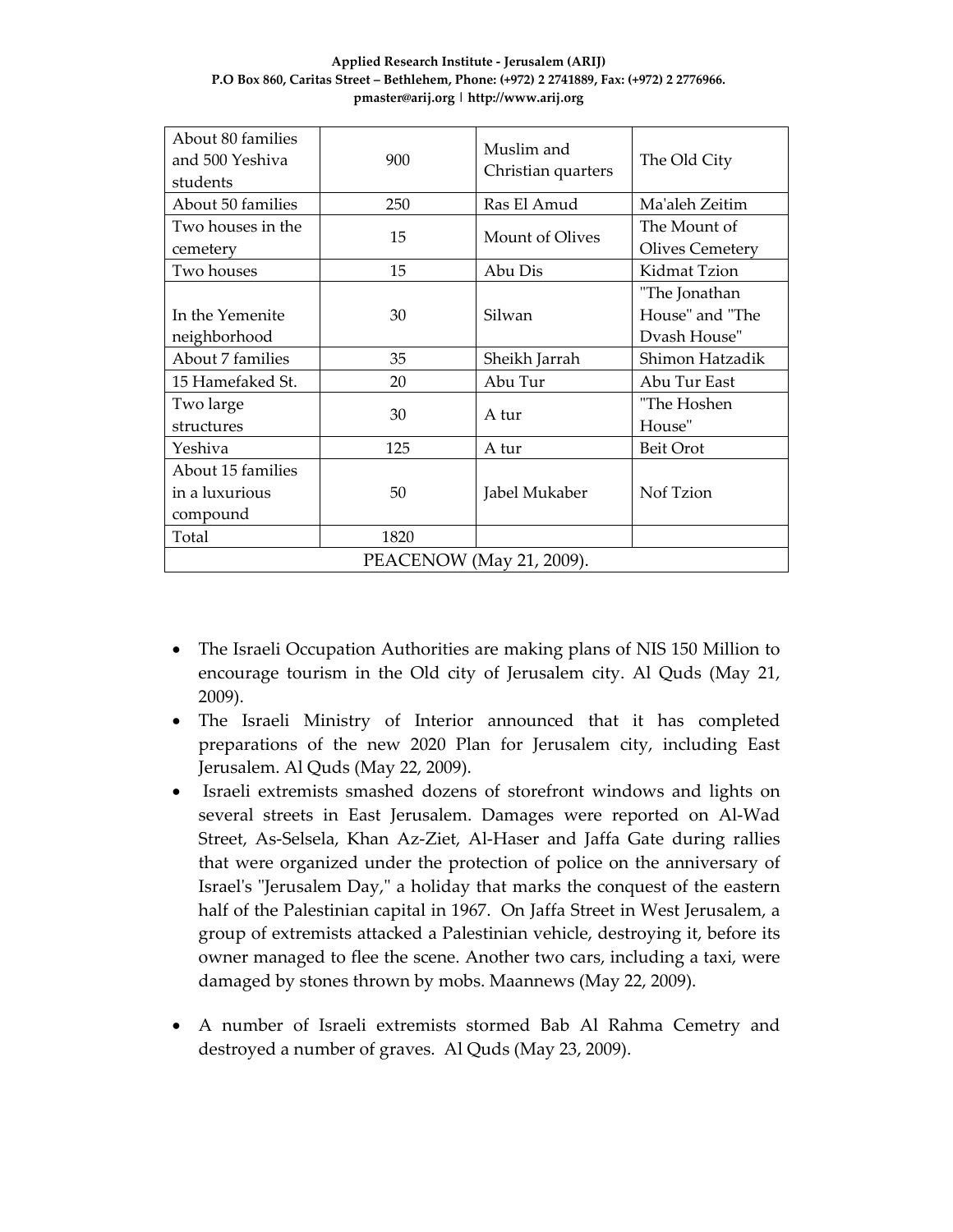- Members of Hakeren Ladmoot Yesrael movement and Land Israel Faithful organization stormed a house in Ash Sheikh Jarrah in Jerusalem city and changed door locks as to prevent its owners from entering to it; meanwhile, settlers were preparing to storm 20 dunums of lands north of Jerusalem city, in Samir Amis neighborhood on which 6 buildings are being built. Al Quds (May 23, 3009).
- The Israeli Occupation Authorities decided to consider the area parallel to Bypass Road number 443 and the area that is also parallel to the segregation wall path that separates Beir Nabala and Beit Hanina a closed military area where no Palestinian access is allowed. Palestinians would have to get permits in order to be able to access the areas. Al Quds (May 23, 2009).
- Israeli Occupation bulldozers destroyed a livestock barn owned Amjad Ahmad 'Ubeid in Al Isawiya town east of Jerusalem city. The bulldozers also demolished the walls of a number of compounds in Issawiya town; the first is owned by Citizen Nase Muhammad Naser and is 75 meters square area. The second wall surrounds the land of 'Omar Muhammad Dari and is 60 square meters area; while the third wall is owned by Khaled Muhammad Mustafa and is 80 square meters area on the grounds that they were built without a permit. Maannews (May 24, 2009).
- More than 30 Israeli extremists gathered at An Nather door of Al Aqsa Mosque and tried to storm the Mosque at Noon time. Al Quds (May 24, 2009).
- A local Israeli court has ordered a Palestinian resident of Jerusalem's Old City to demolish a room of his house and pay a 6000 shekel (1500 US dollar) fine for building without a permit. Riyad Agha said he was given 45 days to complete the demolition. He is facing a three month jail term if he does not comply with the decision. It is worth mentioning that Mr. Agha also paid an 8000 shekel (2000 dollar) fine in 2004 for installing the one‐room addition to his house without a permit from the Israeli‐ controlled Jerusalem Municipality, which notoriously refuses Palestinians permits. Maannews (May 24, 2009).
- The Israeli Police and Intelligence handed over Yabus Artistic Production Company a military order which prohibits them from holding the ʺPalestine Festival of Literatureʺ at the National Theater (Al Hakawati) in Jerusalem city with participation of 27 Artistis from all over the world. Al Quds (May 24, 2009).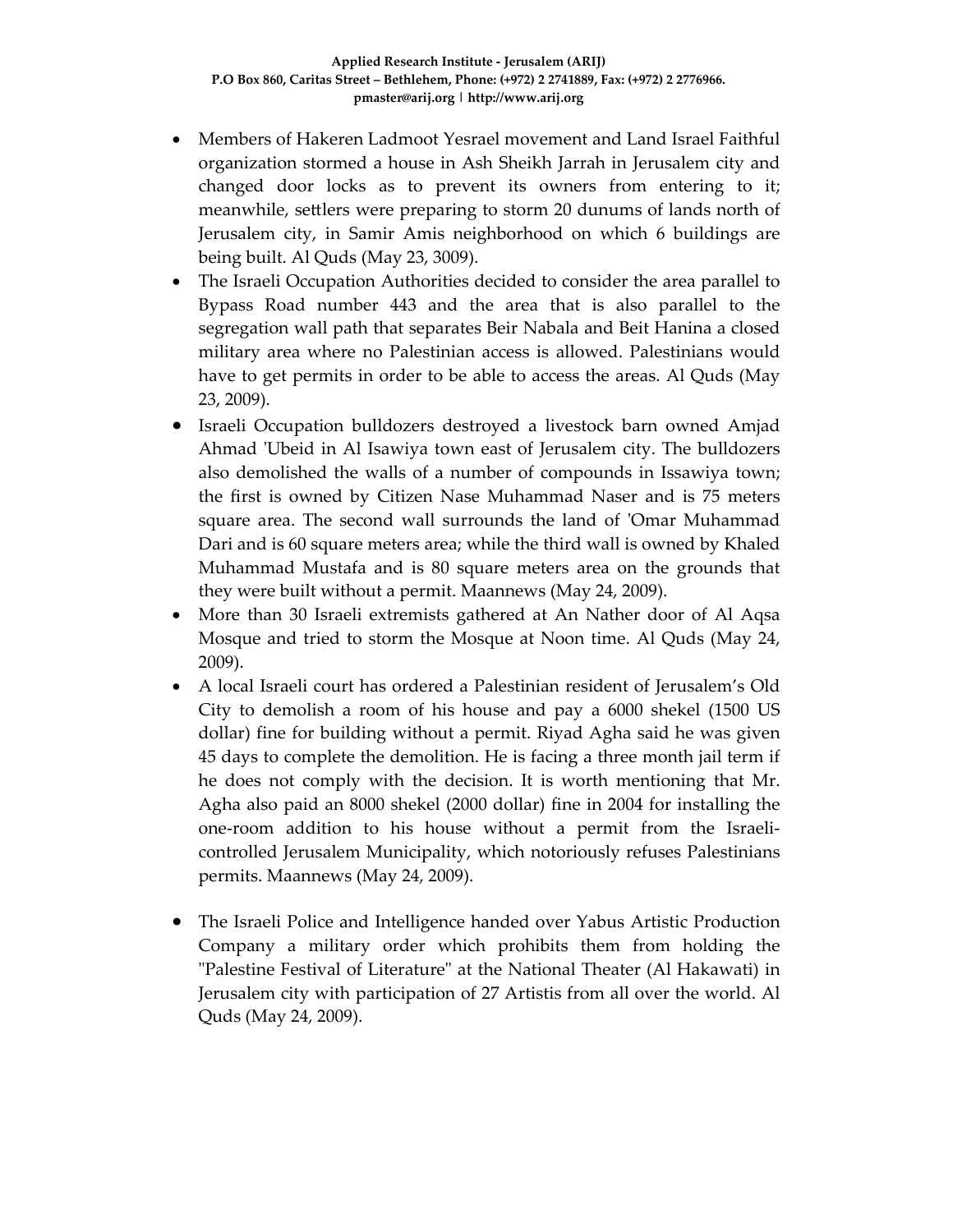- The Legal service at the Jerusalem Center for Social and Economic Rights managed to get a restraining order to postpone the demolition of five Palestinian houses in Silwan and Jabal Al Mukkabir towns in Jerusalem city; house owners are: ʹInad ʹIbeidat, Yousif Al ʹAbasi from Silwan, ʹAysha Shqeir from Jabal Al Mukkabir, Hind Al Sheiki, and Raed Qara'in. Jerusalem (May 27, 2009).
- Israeli Occupation authorities attempted to shut down the final night of the Palestine Festival of Literature at the Palestinian National Theater in East Jerusalem. The festival organizers were forced to move the event to the British Council when the Israeli Interior Ministry ordered the theater closed. Israel alleges that the festival was sponsored in part by the Palestinian Authority, which is banned from operating in Jerusalem, a charge the festival's organizers deny. Maannews (May 28, 2009).
- The Israeli local committee for planning and construction at the Jerusalem Municipality ratified this week the last section of the Ring Road project and is awaiting final approval as there are 138 objections that were filed against the project. The Eastern Ring Road is the only unfinished section of a broad road network that will extend around the city of Jerusalem (West and East) and through its suburbs. The Eastern Section of the Ring Road is intended to link the Israeli settlements in East Jerusalem to each other and to West Jerusalem. The Road (Route No. 4585) will extend 11.5 kilometers through Sur Baher, Umm Lisson, Haj al‐Madaris, al‐Qunbar, Jabal al‐Mukabbir (to the West of the Road) and Abu Dis, Surhai, Sawahra Sharqiya, Sheikh Sa'ad (to the East of the Road). The plan will also require construction of three bridges and five tunnels along the route. **Al Quds (May 28, 2009).**
- The Israeli Occupation Forces demolished the 30 square meters garage of citizen Ameer ʹAdel Ubeid and confiscated a car and some tools from him. In addition, the IOF also confiscated a car for selling juice car owned by Citizen Mahmoud Barakat northwest of Jerusalem city. Al Quds (May 28, 2009).
- The Housing Projects Administration affiliated to the Israeli Forces asked the Jerusalem Municipality to propose an area to build hundreds of housing units and neighborhoods to Israeli soldiers. The suggested areas for the projects were the French hill, Ramat Rahel Kibbutz and Givʹat Meshwa in Givʹat Shaoul Area. Al Quds (May 29, 2009).
- The Israeli Municipality approved the eviction of hundreds of Palestinians from Kingʹs Valley, on the outskirts of Silwan, despite the opposition of the cityʹs legal advisor, Yossi Havilio. Haaretz (Haaretz (May 31, 2009).

#### **Ramallah**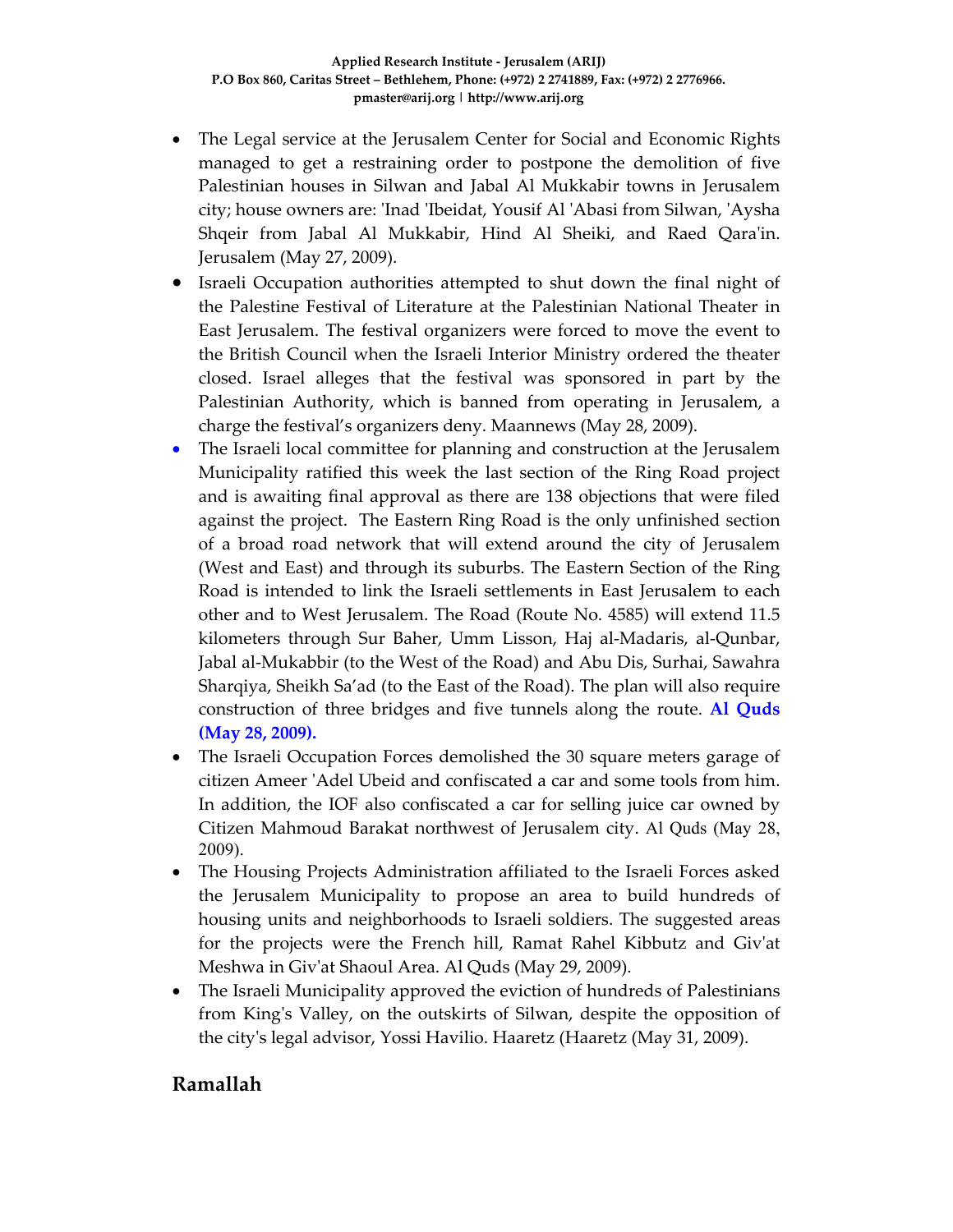- Israeli Occupation soldiers invaded the West Bank village of Nilin attempting to occupy the rooftops of two homes near the wall and where residents typically perform weekly prayers**.** The two homes broken into belong to Mustafa Shem'on A'meerah and A'zmi Al‐Khawaja, both residents of the Ramallah‐area village**.** Maannews (May 2, 2009).
- Israeli Settlers from the Givat Haroeh outpost have cut 45 olive trees belonging to the Palestinians of Sinjil village, near Ramallah. Ynetnews (May 7, 2009).
- Two Palestinian farmers from the villages of Ras Karkar and Al‐Janiya have been told by the Israeli military Coordination office that they are not allowed to work in their land for security claims. Mr. Hani Mathloom from Al Janiya village was denied access to his 50 dunums land which lies between the settlement outpost of Zen Ra'nan and the settlement of Niria. Citizen Dergham Nofel from Ras Karkar village was also denied access to his 50 dunums of land under the same Israeli security claims. Accordingly, the lands are now under threat of being seized to make way for settlements expansion. Maannews (May 8, 2009).
- Two Israeli road blocks in the Ramallah area were removed, one located near the village of Ras Karkar and the other near the village of Ein Yabrud. The removal of the Ras Karkar road block allows free movement of vehicles between the city of Ramallah and the villages to its west, while the removal of the Ein Yabrud road block allows for traffic between Ramallah and villages to its east. IDF (May 10, 2009).
- The Israeli Civil Administration's planning bureau will hold a hearing on a Peace Now demand that the planned route of the Jerusalem‐Tel Aviv train be altered so as not to cut into privately owned Palestinian land in five Villages in Nablus Governorate north of the West Bank. At present, the plan involves turning Palestinian farmland into access roads for a tunnel and bridge near Mevasseret Zion, outside Jerusalem. Indeed, most of the rail line lies outside the jurisdiction of Israeli regional or local councils. The planned route passes through 50 dunums (about 12 acres) of land belonging to several Palestinian villages ((Louza site, As Sadr, Al Jbajeib, Aqbat beit kalmia and Beit Iksa). Haaretz (May 11, 2009).
- Israeli occupation forces evacuated a seven-hut settlement northeast of Ramallah. The tiny outpost was established in 2005 by residents of the nearby Kokhav HaShahar, and lately inhabited by youth from the settlement. Maannews (May 21, 2009).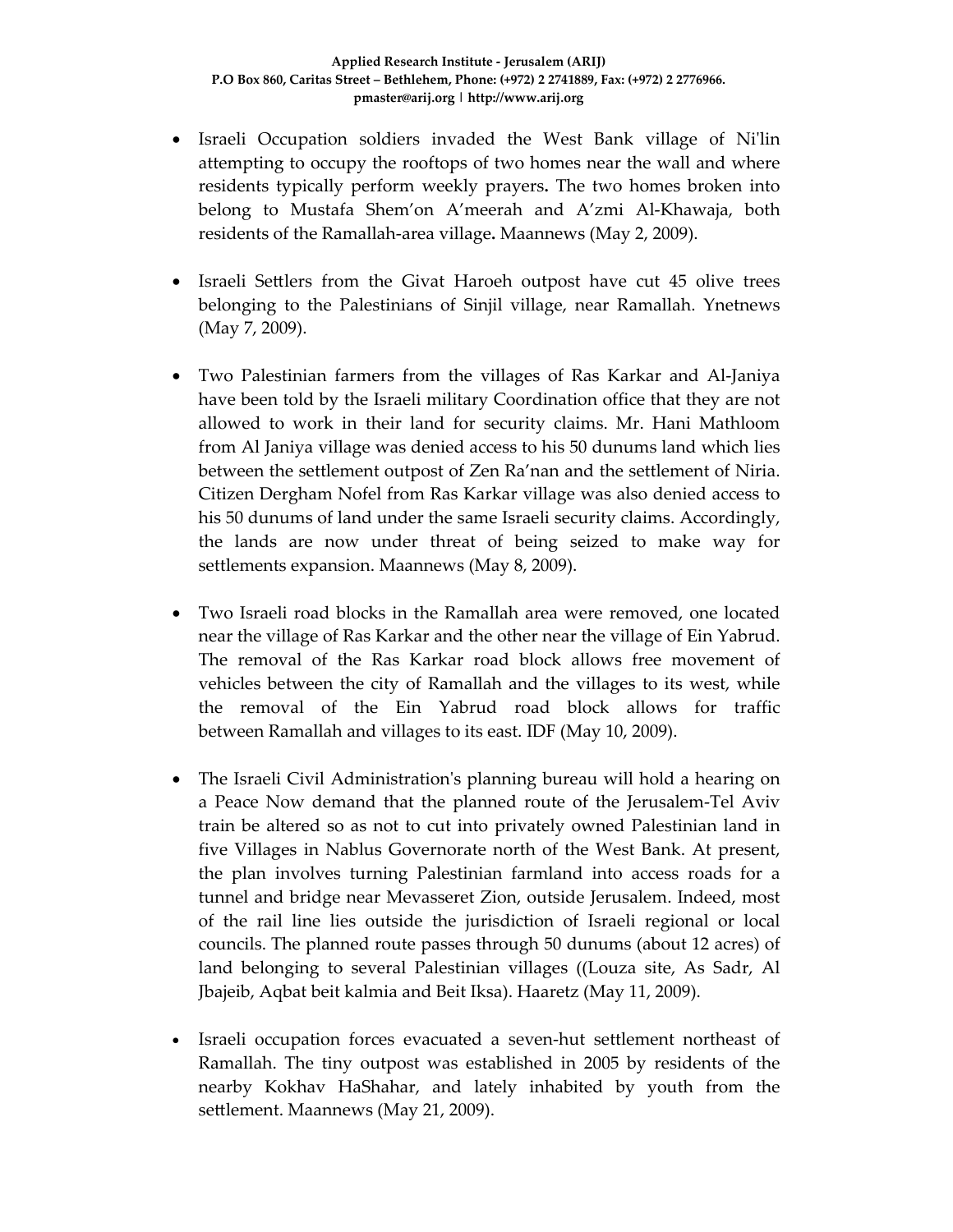- The Israeli Police and Civil Administration forces evacuated the tiny outpost Maʹoz Ester in a move which has not been seen for some time. Seven tin huts and several youths residing in the area were removed from the Maoz Ester outpost. Ynetnews (May 21, 2009).
- Just six hours after it was evacuated by security forces, the West Bank outpost of Maʹoz Ester was being rebuilt by dozens of settlers who returned to the site of their deconstructed homes. Dozens of youths working to rebuild the outpost said they would make sure Maʹoz Ester was expanded even further than it had been originally. Ynetnews (May 21, 2009).
- More than 50 Israeli settlers from Yetzhar settlement aggressed on Palestinian cars driving on Nablus – Ramallah road and caused damages to cars. This act of sabotage came as a response to the Israeli Government's decision to evacuate Ramat Gil'ad outpost located close to the settlement. Wafa (May 25, 2009).
- Palestinians from the West Bank village of Ein Yabrud filed a petition to the High Court of Justice that construction works on a purification plant located on their land be halted. The petitioners also requested funding for the construction be frozen and that previous demolition orders issued against the site, that is located southeast of the 'Ofra settlement, be upheld. Ynetnews (May 25, 2009).
- The Israeli High Court of Justice issued an interim order to stop construction efforts in the settlement of Halamish-Neve Tzuf. The judges' decision follows a petition filed in early May by 'Peace Now' movement. The order specifies that all work must cease on the structures discussed in the case. The order further states that the buildings could not be sold or populated. Haaretz (May 31, 2009).
- The Israeli state made clear to the Israeli High Court of Justice that it has accepted the illegal construction of nine new houses in Ofra, in response to a petition filed in June 2008 by two human rights groups and five Palestinians who claim to own the land upon which the houses were built. The state representative said that enforcing building regulations in Ofra was low on the list of priorities for dealing with illegal construction in the West Bank. The High Court, however, issued a unilateral interim injunction ordering an immediate halt to the construction of a permanent structure in the illegal outpost of El-Matan. Jpost (May 31, 2009).

**Jenin**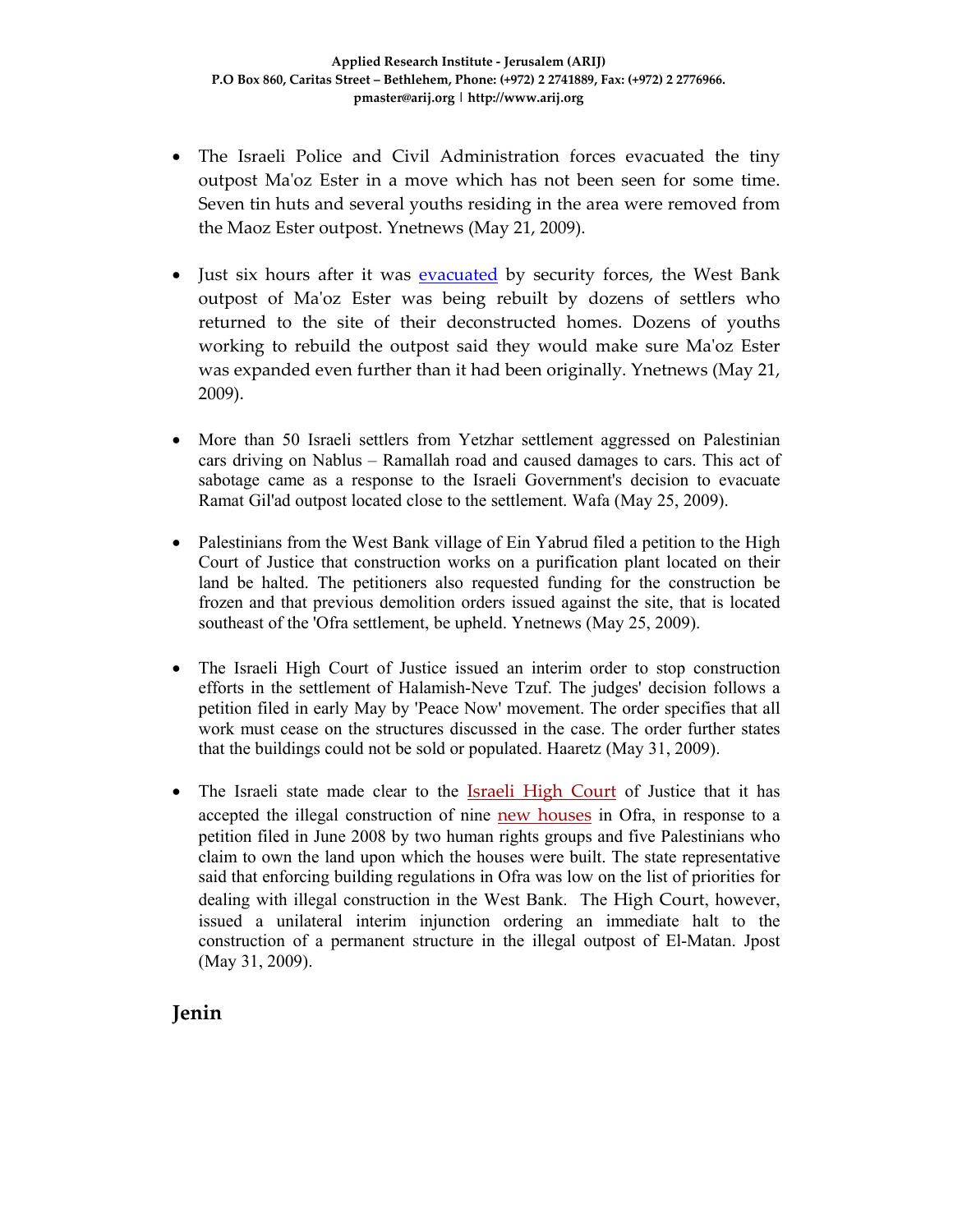- The Israeli Occupation Forces surrounded the house of Hamad Hussein in Deir Abu Da'if village east of Jenin city in an attempt to attempt the owner of the house. Wafa (May 5, 2009).
- Some 1,500 Israeli settlers returned to the West Bank settlement of Homesh Four years after the Israeli Occupation Army unilateral disengagement from Gaza. The Israeli Occupation forces also set up a military checkpoint on the main road which links Nablus and Jenin Governorate and banned Palestinian cars from access. Maannews (May 12, 2009).
- Israeli troops raided the West Bank city of Jenin and several nearby (At-Tayba and Al‐Araqa, west of Jenin), and searched the area amid gunfire**.** The IOF also raided the towns of Al‐Harthiyah, Rummana, and Zabuba. Maannews (May 14, 2009).
- The Israeli Land Administration handed over citizens of Ya'bud village a new military order to confiscate about 300 dunums of lands planted with Olive Trees. The lands are owned by Muhammad ʹAbed Qabha, Anis Hasan Qabha, Muhammad Sharif Zeid, ʹAdnan Ismaʹil Zaid, Husni Zaid, Muhammad 'Uthman 'Ubadi, Saleh 'Aziz Zaid, Muhammad Isma'il Qabha, and ʹAwwad Rafiq Theib. Wafa (May 22, 2009).
- The Israeli Occupation forces set up a military tent on lands of Jalboun east of Jenin city next to the Israeli Segregation Wall path. Wafa (May 24, 2009).
- The Israeli Occupation Forces set up a number of checkpoints in Jenin Governorate. The first checkpoint was erected on Jein‐Nablus roadway, at Sanur village entrance. A second checkpoint was also erected between Al Zababda and Qabatyia villages; a third checkpoint at Meslya village junction and a fourth checkpoint between Al Mutallah and Al Mughayer east of Jenin city. Wafa (May 25, 2009).
- Israeli military force invaded Jenin from the West and conducted patrols in the streets of the city and in Jenin Refugee Camp. In Qabatyia city, Israeli occupation soldiers stopped pedestrians in the streets and later withdrew. May 28, 2009).
- The Israeli Occupation forces set up a flying checkpoint between Barqin and Muthallath Al Shuhada south of Jenin city and carried out a thorough house to house search. Wafa (May 31, 2009).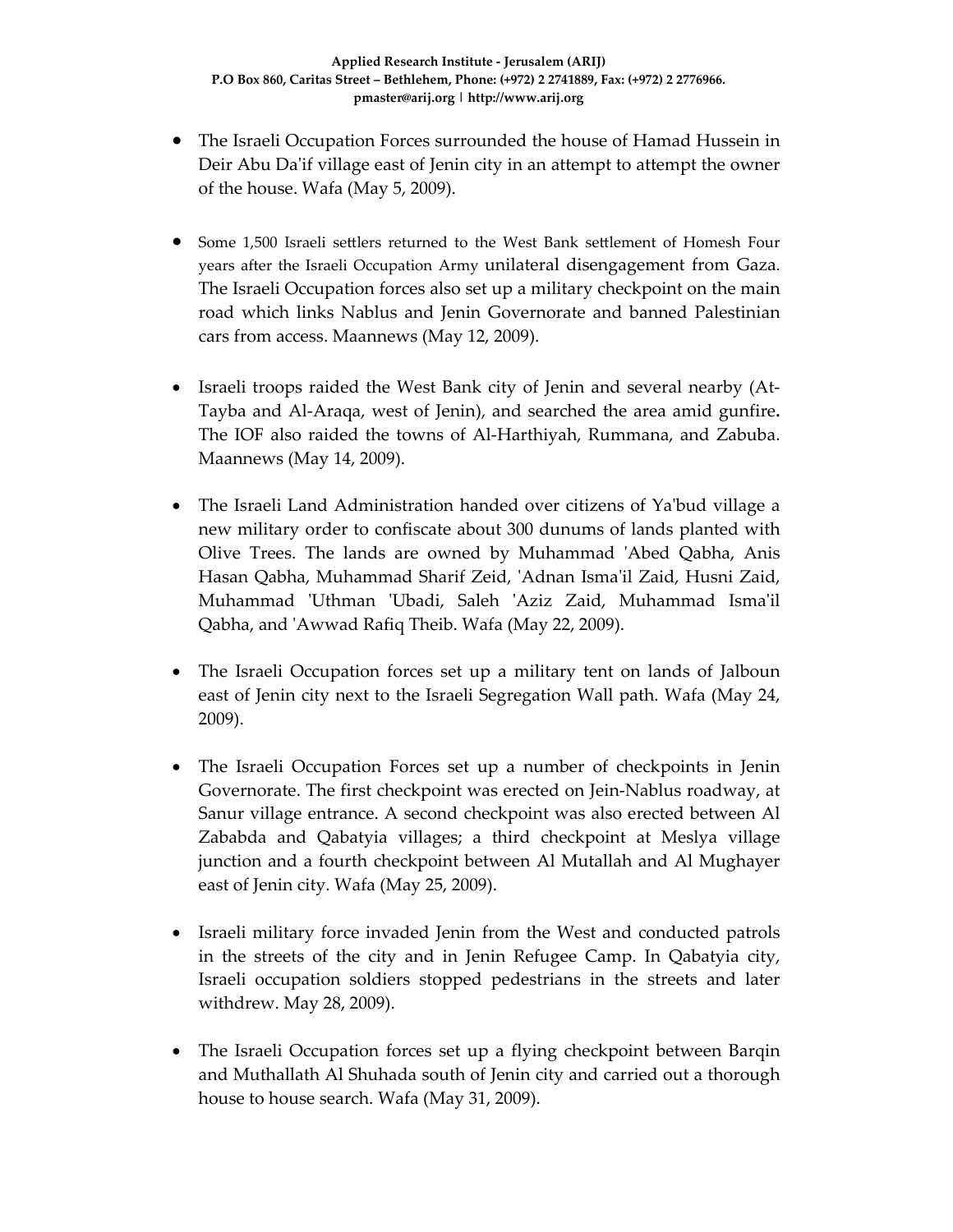ـ

# **Hebron**

- A troop of Israeli soldiers and police dogs broke into several Yatta‐area homes and stole cash and jewelry after ransacking the family residences. Among the homes targeted was that of Iyad Abu Qabeita, head of the Yatta Youth Club. The soldiers forced his wife and children out of the home and knocked in the doors of each room, tearing out cement from the walls as they barged through. Mrs Abu Qabetia's jewelry box was missing along with about 8,000 shekels (aprox. 2,000 USD) in cash. Maannews (May 1, 2009)**.**
- The Israeli Occupation Forces hinders Palestinian farmers south of Hebron city from accessing more than 4000 dunums of lands along side the 1967 borders by declaring them closed Military Zones. Al Quds (May 2, 2009).
- Israeli Occupation forces stormed the home of 50-year-old Muhammad Imtour from the southern West Bank town of Sa'ir north of Hebron and detained him along with his 28‐year‐old son Imad. Maannews (May 3, 2009).
- More than 20 Israeli Settlers of Bayt 'Ayn fired at Palestinian Houses in Safa village in Beit Ummer village north of Hebron city. Settlers also set fire into the fields of Citizen Hussein MuslehʹAdi. Wafa (May 4, 2009).
- A number of settlers from the illegal Israeli settlement of Bet Ayn attacked residents of Kharbat Safa village near the West Bank city of Hebron. Maannews (May 3, 2009).
- The Israeli Occupation Forces banned Palestinian farmers and International peace activists from Safa Village in Beit Ummer north of Hebron city from accessing their lands (ʹEin Al Bayda and Wadi Ar Reesh areas) located close to Bayt ʹAyn settlement. Lands are owned by Ibrahim Thalji 'Adi, Muhammad Abed Jaber Sleibi and Hammad Abdel Hamid Sleibi. Wafa (May 3, 2009).
- Israeli Settlers of Bayt 'Ayn settlement adopted a new tradition. They climb to the hilltop known as "Mukhtar Hill," an observation point several hundred meters southeast of the settlement, where under the shade of thick trees, they hold Torah sessions, lectures and meetings with the express intention of turning the location into an outpost. Haaretz (May 5, 2009).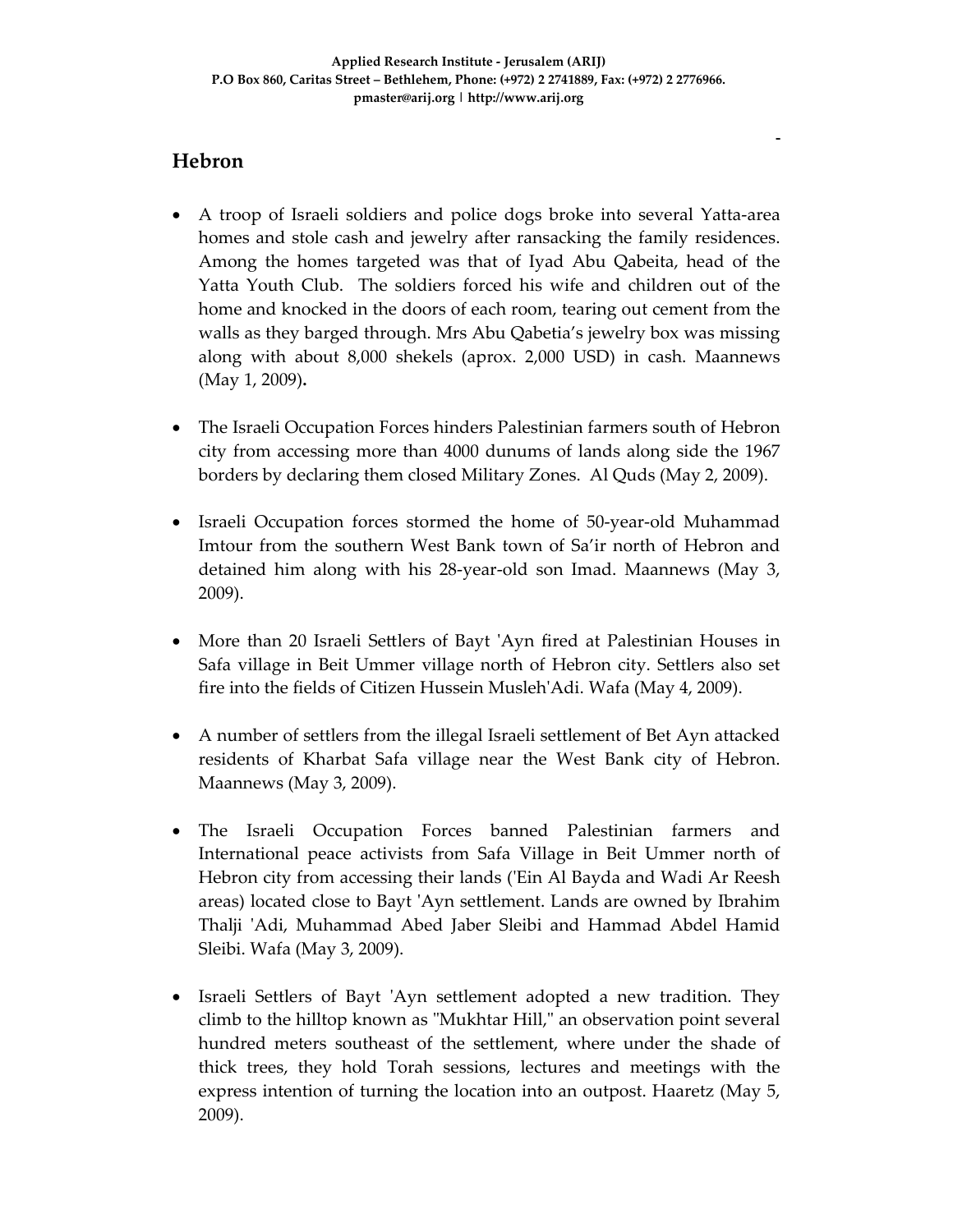- Around a dozen Palestinian farmers from the village of Beit Ummar with lands in Safa close to the illegal Israeli settlement of Bet Ayin were denied access to their fields after Israeli Occupation forces declared the area a closed military zone. The farmers were accompanied by eight international solidarity activists and five Israeli human rights activists. After less than ten minutes of being in the fields, farmers were ordered off their lands by Israeli soldiers and border police in four jeeps. Israeli forces showed the villagers a closed military zone order and demanded they leave the area. Maannews (May 10, 2009).
- The Israeli Occupation forces extended the closure of the road linking the Ibrahimi Mosque in the Old City of Hebron with Kiryat Arbaʹ settlement east of Hebron city (the prayer road) for a period of six months, until November 2009. Wafa (May 10, 2009).
- The Israeli settlers closed Bir Sheva' road in Hebron city and prevented Palestinians from reaching the place, under the pretext of visiting the socalled ʹHebronʹs Tombʹ to hold prayers there.Wafa (May 13, 2009).
- 15 Israeli settlers of Karmie'l aggressed on 3 Palestinian homes in Um Al Khair hamlet in Yatta south of Hebron city. The aggression was against the homes of Salem, Bilal and Abdullah Al Hathalin which live in close parameters of the Segregation Wall. Wafa (May 14, 2009).
- A mob of Israeli settlers from the illegal settlement of Karme'l attacked houses in Um Al‐Kheir village, south of the West Bank city of Hebron and stole two guard dogs after anesthetizing them. The settlers' attacks coincided with the construction of a three‐kilometer new settler road south and southwest of the settlement, along with repeated Israeli attempts to force 170 members of the Al‐Hathalin family out of their homes to be confiscated for the settlement." Maannews (May 14, 2009)
- Israeli Occupation authorities prevented a number of International peace activists and Palestinians from reaching lands in front of the illegal settlement of Kiyat Arba east Hebron. The group headed to the area to clean the long‐inaccessible agricultural lands, which were declared a closed military zone and physically barred citizens and internationals from accessing the area. Maannews (May 15, 2009).
- The Israeli occupation forces again closed the main entrance of Bani Na'im village in wadi Al Jouz area west of Hebron city with earth‐mounds and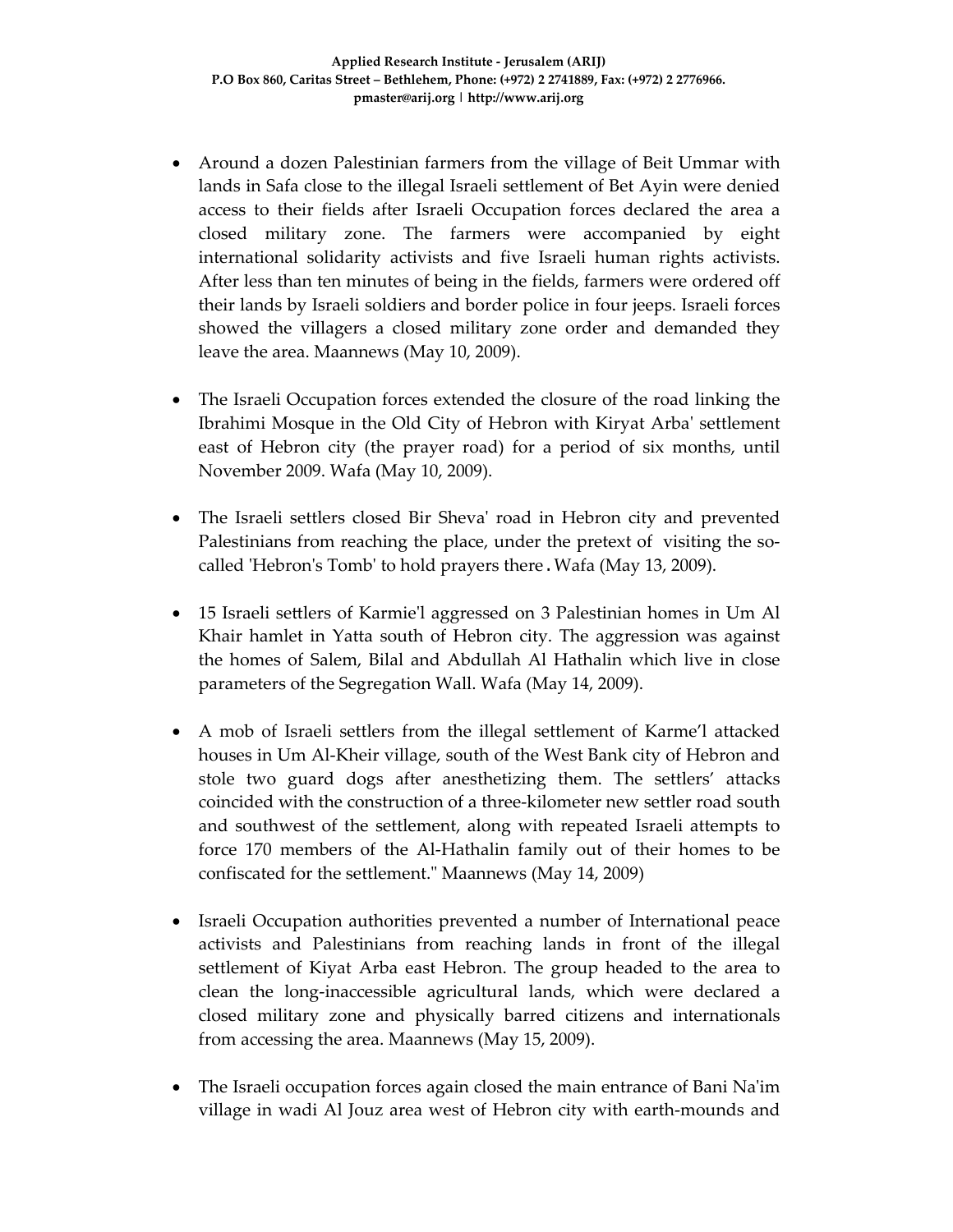road blocks and hindered Palestinian access. It is worth mentioning that the entrance was opened two months ago after a three years closure. Wafa (May 16, 2009)

- Israeli Defense Minister Ehud Barak approved an application by the right‐ wing National Union party to organize a tour inside occupied Hebron. During the visit which is scheduled for Monday, delegates also plan to visit areas designated as H1, which are supposedly controlled by the Palestinian National Authority. Maannews (May 17, 2009).
- Claiming security, the Israeli Occupation Forces started constructing an iron wall at the entrance of Beit Ummer town in Hebron Governorate. According to the plan, the wall will extend a length of 295 meters. The wall will block the town's access to the main road and will hinder Palestinian access into and out of the town. Paltimes (May 18, 2009).
- Israeli settlers of Beit 'Ayn settlement which is established on lands of Beit Ummer hindered Palestinian citizens from reaching their lands located close to the settlement. Wafa (May 18, 2009).
- Israel intends to construct a new bypass road on lands of the Palestinian Hamlet, Beit 'Anoun, in an attempt to shorten the path Israeli settlers take in northern Hebron. Al Quds (May 20, 2009).
- Israeli Occupation forces invaded the Mutahseb family home near the Mosque in Hebronʹs Israeli controlled zone and expelled international activists from the scene. Maannews (May 20, 2009).
- A car driven by an Israeli settler hit a three-year old girl as she crossed Ar-Ras street in Hebron near the illegal Kiryat Arba settlement. Maannews (May 21, 2009).
- A Palestinian and an Israeli soldier were injured after a group of Israeli settlers' assaulted Palestinian youths in the southern West Bank. The Palestinians had tried to remove a tent that was set up in the area of Al‐ Buweirah, east of the West Bank city of Hebron. Maannews (May 22, 2009).
- Israeli settlers attacked four Palestinian shepherds who were herding sheep on their land near Israeli settlements of Ma'on and Beit Yatir, east of Yatta in the southern West Bank. The shepherds who were assaulted are Isma'il Abu Qbeita, Issa Makhamra, Ibrahim Zein, and Ali Makhamra. All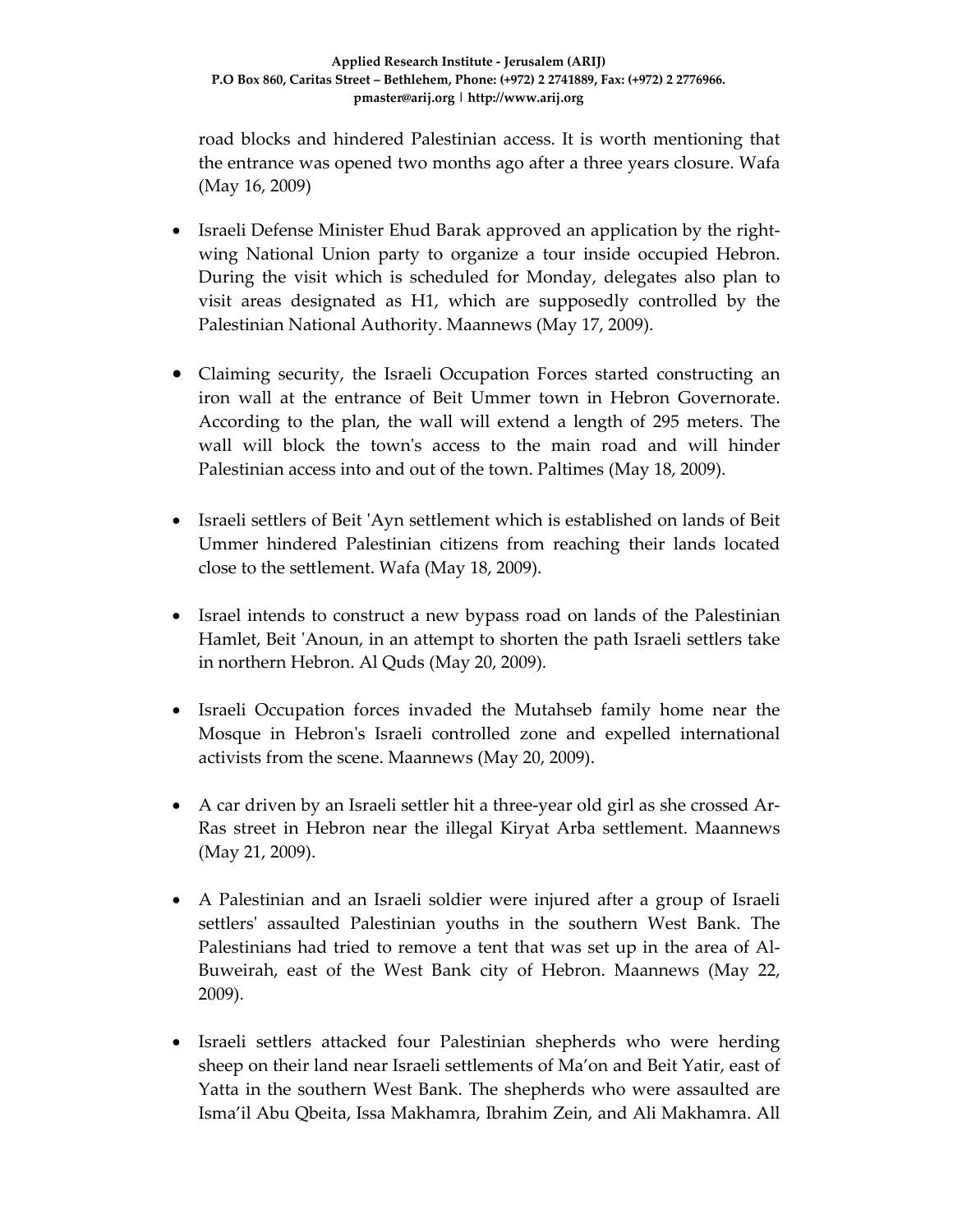four shepherds sustained bruises after more than 20 Israeli settlers attacked them with clubs. Maannews (May 26, 2009).

- The Israeli Occupation Forces started constructing a 2 km long bypass road on the expanse of the southern side of Um Al Khair Hamlet east of Yatta town. The lands are owned by Al Hathalin, Issa and Abu Hmeid families. The IOF plan to connect this road with Karm'iel settlement through the road that has been constructed on the eastern side of the hamlet a month ago. Wafa (May 26, 2009).
- Israeli Police and Civil Administration forces destroyed two huts on Hill 18 (Mitzpe Avihai), near the Jewish settlement of Kiryat Arba. Six teenagers were present at the place at the time of the operatio**r.** In addition, a tent was removed from the Federman Farm in the city of Hebron that was established on the lands of Issa Jaber in Al Buwera area**.** Ynetnews (May 27, 2009).
- The Israeli occupation forces staged into Tarqumiya town west of Hebron city and stormed a number of Palestinian houses, among which, the following were known: Muhammad Rashid Al Froukh, Musa Abdel Fattah Al Froukh and his son Yaser and Waleed Hamdan Al Froukh. Wafa (May 27, 2009).
- The Israeli Occupation Forces closed the main gate and entrances leading to Beit Ummer north of Hebron city. The IOF also took over the house of Mahmoud Musaif and transferred it into a military post. Wafa (May 28, 2009).
- The Israeli Occupation Forces took over the 4-storey house of Muhammad Mustapha Abu 'Aqeil from As Samou' village near Hebron city and transferred it into a military post. The house is inhabited by 30 family members. Wafa (May 28, 2009).
- The Israeli Occupation Bulldozers razed lands in Deir Al 'Asal Al Fouqa and Deir Al ʹAsal Al Tahta west of Dura town in Hebron and caused damages to properties. Wafa (May 29, 2009).
- Clashes erupted between settlers and left-wing activists who were trying to help Palestinians with agricultural work near the village of Safa in the West Bank. Activists from the Jewish-Arab rights group Ta'ayush arrived at the village, which is located near the settlement of Bat Ayin, and were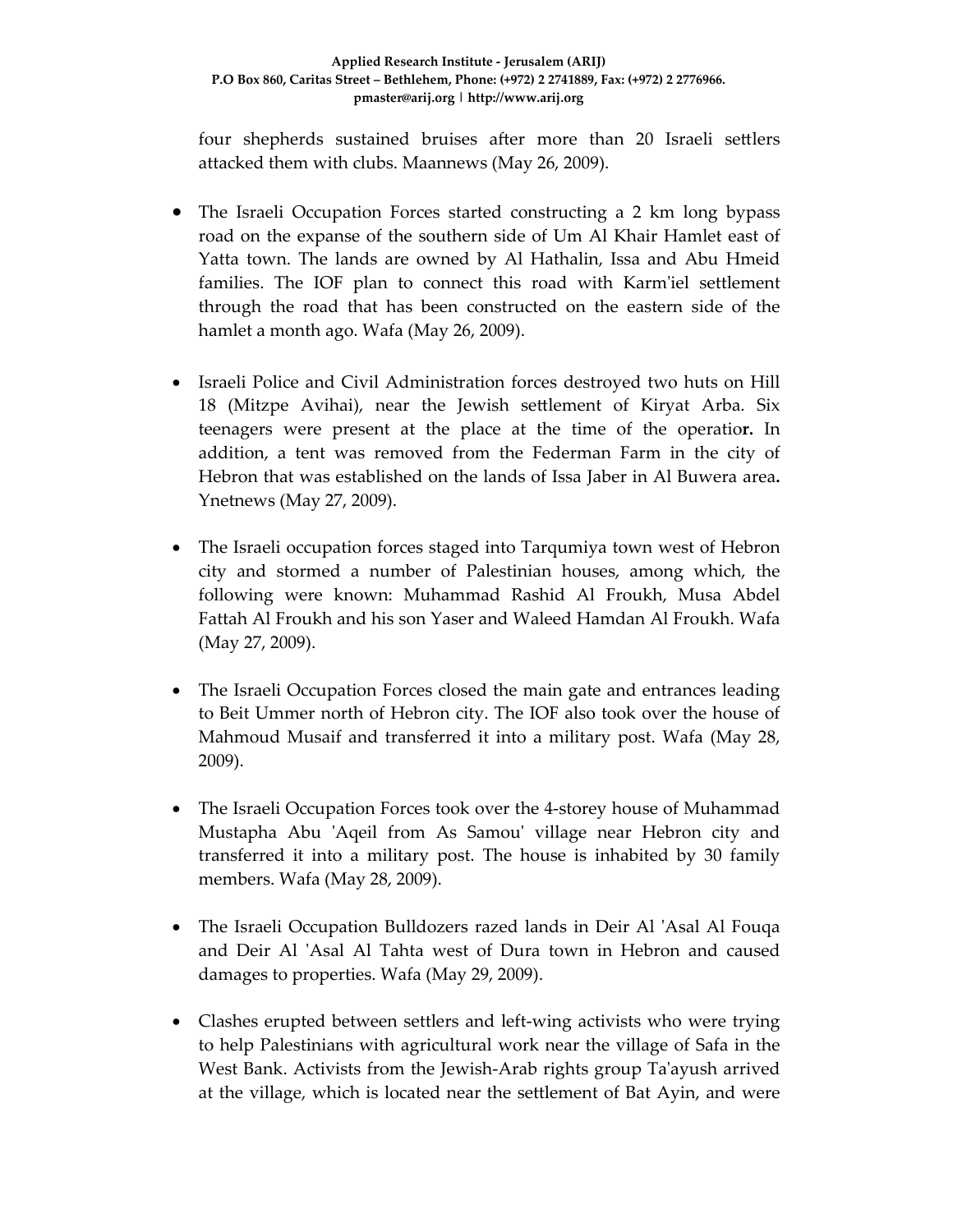attacked by 15 to 20 masked settlers. The settlers assaulted the activists and pelted them with stones, breaking one of their cameras, and flipping over one of their cars, breaking the windshield. Haaretz (May 31, 2009).

# **Salfit**

- The Wadi Qana area of Dir Istiya, north of Salfit (a Palestinian agricultural area) was declared a closed military zone as settlers infiltrated the area and uprooted olive trees as Israeli soldiers guarded the area. The Seventy‐ five‐year‐old farmer Mohammad Shheda owns the land in which the Olive trees are planted. Maannews (May 21, 2009).
- A group of Israeli settlers aggressed on Hani Omar family in Mas‐ha village west of Salfit City. The settlers threw stones at his house and said racist slogans against him and his family members. Not forgetting to mention that Citizen Hani 'Amer lives in a house which is adjacent to the settlement of Elkana and for many times the IOF tried to hedge his house with barbed wires trying to put pressure on him and drive him out of his house. Wafa (May 24, 2009).
- A herd of settler-owned wild boars were released onto Palestinian farmlands in western Salfit damaging crops there. The boars broke into the fields at the Al‐Najara and Al‐Jaheer areas of western Salfit. They caused the destruction of wheat and barley fields and damaged fruit trees. One of the attacked fields was planted with peach trees. All were broken and caused a big loss for the field's owner. Maannews (May 25, 2009).

### **Nablus**

- Boars set free by Israeli settlers damaged sheep barns and beehives in the northern West Bank village of Salem, east of Nablus. Boars attacked three homes and sheep barns, owned by Theib and Ziad Hasan, as well as 32 beehives owned by Taha Hamdan. The boars also attacked a car owned by Baha' Hussein on his way out of the village. Maannews (May 3, 2009).
- Palestinian Lawyers taking up the case of Burin village have succeeded to prevent the Israeli decision to confiscate and annex 1200 dunums of lands of Burin village south of Nablus city for the expansion of 'Bracha' settlement located nearby. Despite the success, the Israeli bulldozers are still working in razing the land near the village. May 5, 2009).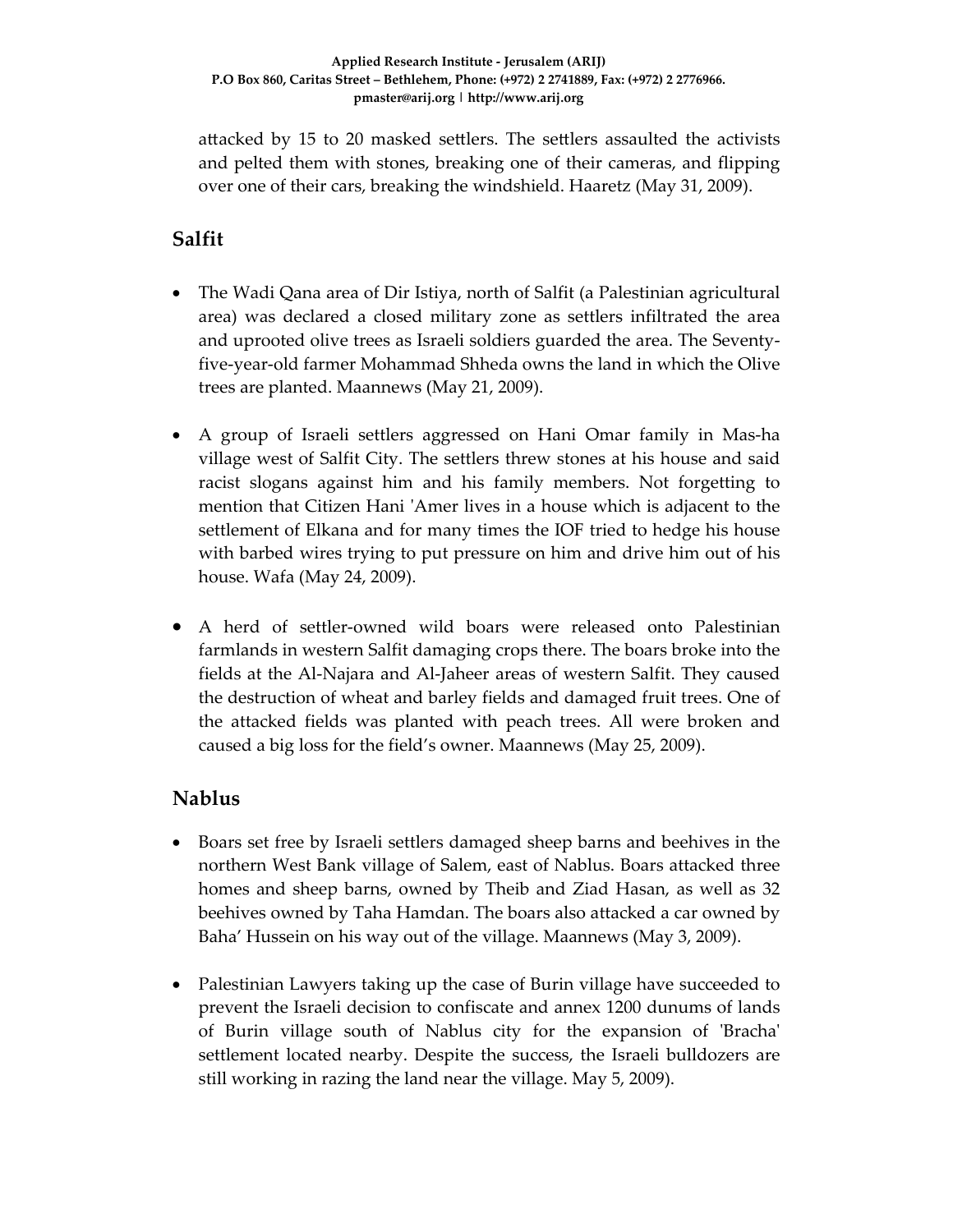- More than fifty armed Israeli settlers from Yetzhar settlement invaded the village of A'sira Al‐Qibliyah in Nablus Governorate from its southern entrance and stormed the house of citizen Jamal Yousif. Maannews (May 9, 2009).
- The Israeli Occupation Forces set up two flying checkpoints, the first was at Yetzhar junction south of Nablus City, which is 300 meters away from Huwwara checkpoint and carried out intensive search to Vehicles and people; while the second checkpoint was set up 200 meters before Zaʹtara checkpoint in Salfit Governorate and obstructed vehicular and pedestrian movement. Wafa (May 12, 2009).
- Israeli Occupation forces closed the main road leading into Nablus at the Yitzhar checkpoint alleging that they found gas pipes with electrical wires near the Madama School. Maannews (May 14, 2009).
- Israeli Settlers of El Matan outpost near Nablus started building a new synongue and some housing units replacing the caravans in the outpost. Al Quds (May 18, 2009).
- Tens of Israeli settlers from Gifrat Gil'ad outpost and Kedumim settlement aggressed on Palestinian Farmers in three Palestinian villages in Nablus Governorates, they are: Tal, Surra and Jit. Maannews (May 19, 2009).
- Israeli settlers from the illegal Yitzhar settlement south of Nablus set fire to bales of harvested barley in 20 dunums land owned by farmer Muhammad Raja from Burin village, who had harvested half the crop on and stacked the grains to dry in the field near Khallat Aswar south of Nablus. Maannews (May 21, 2009).
- An Israeli settler assaulted a Palestinian woman near the Tappuh (Za'atara) checkpoint south of the West Bank city of Nablus. The settler stopped his car near the checkpoint, got out and beat Thamina Khalil Abed Al‐Hak, 21, from the village of Qusra, south of Nablus. Maannews (May 26, 2009).
- The Israeli occupation forces set up a flying checkpoint at the main roadway that connects Ramallah city with Nablus. The IOF forced citizen to get off cars and carried out thorough inspection. Wafa (May 31, 2009).

#### **Tubas**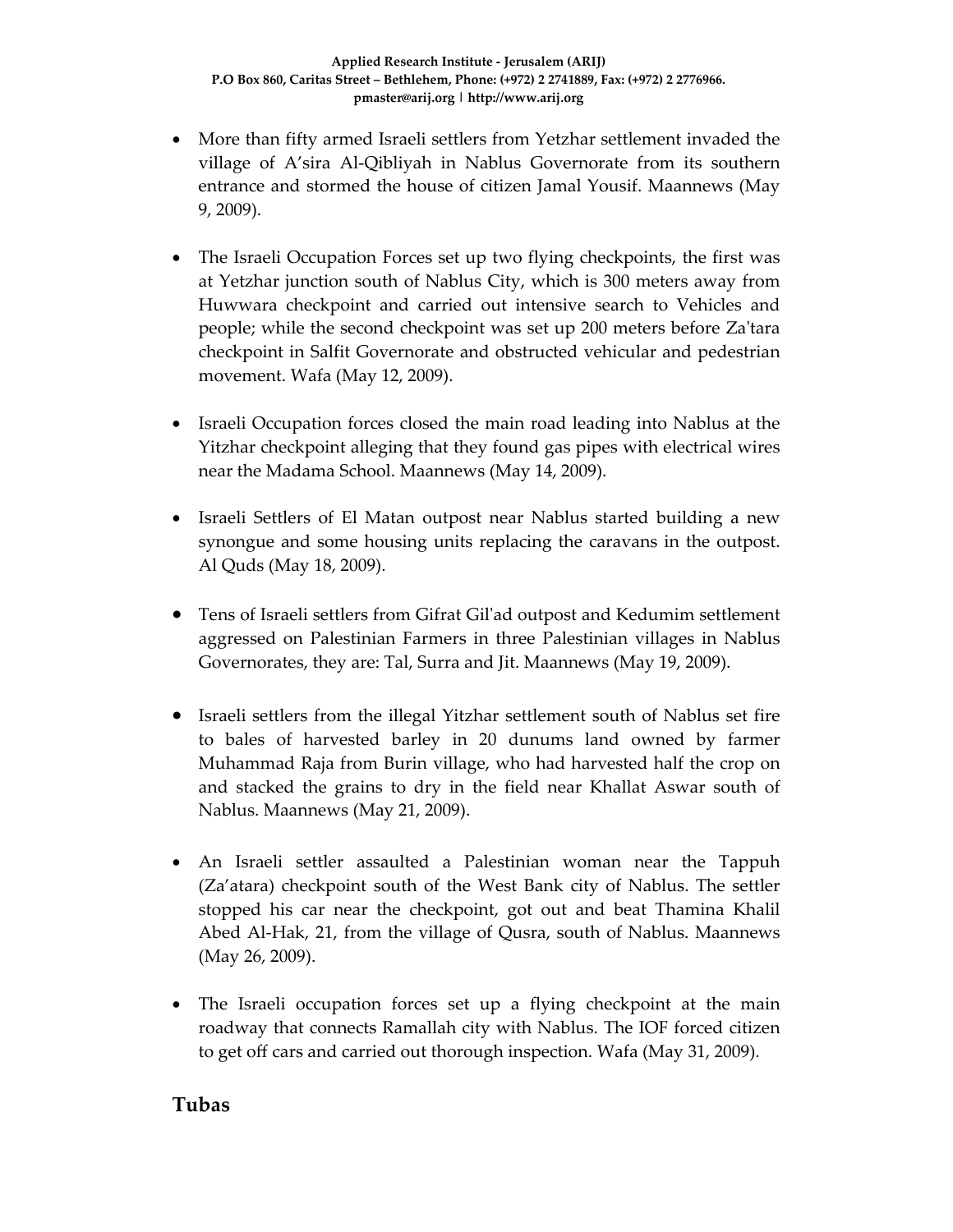- Israeli Occupation forces raided houses in the village of Al-Aqaba, east of the northern town of Tubas. Soldiers destroyed furniture and other property and interrogated residents. Maannews (May 10, 2009).
- The Israeli Occupation Forces set up a number of military checkpoints on the outskirts of Tubas city. The first checkpoint was set up at Tammun village junction and another checkpoint was set up on the northern entrance of Tubas city. The IOF obstructed vehicular movement and checked citizens IDs. Wafa (May 25, 2009).
- Israeli Occupation Forces handed out citizens of Al Buqai'a valley in the Jordan Valley 6 evacuation orders and 22 halt of construction orders under the pretext of lacking valid building permits. The six families have been given 48 hours to evacuate. Wafa (May 31, 2009).

# **Qalqilyah**

- Israeli settlers from the illegal settlement of Gilad, east of the West Bank city of Qalqilyah, attacked 20‐year‐old Mohammad Ahmad Abu Baker. Ahmad was working on his land in the village of Jet, east of Qalqiliya, when he sustained bruises and burns in the face after being sprayed by an unknown gas substance. Maannews (May 1, 2009).
- Forty‐year‐old Palestinian Sundus Mahmoud Ahamd sustained moderate injuries after being hit with the rifle butt of a female Israeli soldier as she tried to reach her home on the far side of the separation wall from Qalqilyah to the village of Azzun Atama. Soldiers shut down the village shortly after the incident and barred media from crossing the military checkpoint erected on the main road. Maannews (May 2, 2009).
- A group of Israeli settlers called "Hill Youth" dug a cave on a hill located close to Kedumim settlement in Qalqilyah Governorate. Al Quds (May 12, 2009).
- Israeli settlers of Gilad outpost set fire to a six dunums farmland and assaulted Palestinian farmers and an Israeli activist in two villages east of the West Bank city of Qalqilyah. Large areas of wheat fields and olive groves went up in flames in the villages of Jit and Far'ata before firefighters arrived and extinguished the blaze. Soldiers also attacked farmers, leaving many of them bruised among them Hani Arman, Othman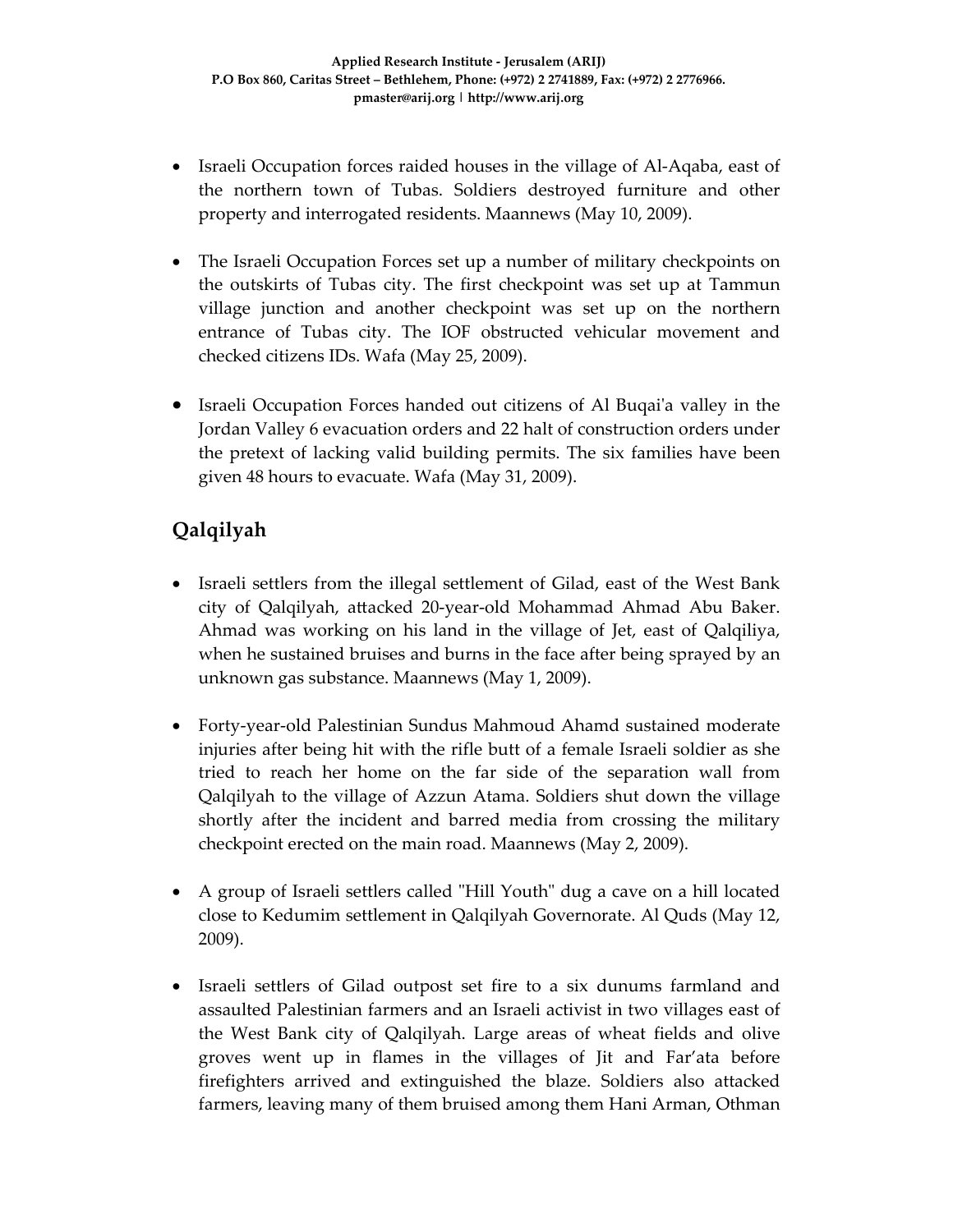As‐Sadda, Ahmad Arman, Zakariyya As‐Sadda, and an Israeli activist with the organization Rabbis for Human rights. Maannews (May 19, 2009).

- Residents of the Shevut Ami outpost next to Kedumim put up a new wooden structure. The building was erected after Israeli forces came to the outpost and confiscated the equipment of one of the residents. INN (May 26, 2009).
- Israeli forces once again evacuated the illegal West Bank outpost of Shvut Ami overnight. The forces demolished two wooden structures and evacuated 11 teens from the outpost by declaring the area a closed military zone. The evacuation of the outpost, which is located near the Kedumim settlement, was carried out without incident, but settlers said they plan to rebuild it. Ynetnews (May 31, 2009).

# **Tulkarem**

- The Israeli Occupation Forces set up a checkpoint at the southern entrance of Tulkarem city and obstructed Palestinian movement. Wafa (May 15, 2009).
- Israeli Occupation forces stormed the northern West Bank town of Anabta, east of Tulkarem, firing stun grenades and bullets into the air. IOF handed out 20 warrants to local residents, informing them they must appear for questioning by Israeli intelligence. Meanwhile, Israeli troops stormed the Tulkarem Refugee Camp and handed out five similar notices. Maannews (May 17, 2009).
- The Israeli Occupation Authorities announced about renewing a military order which prohibits any Palestinian construction in areas near the Israeli Segregation Wall in Qaffin village north of Tulkarem city. Al Quds (May 22, 2009).

# **Jericho**

• Three Palestinian families in Al Jiftlik area were given house eviction orders and were given 3 days to leave. DWG (May 26, 2009).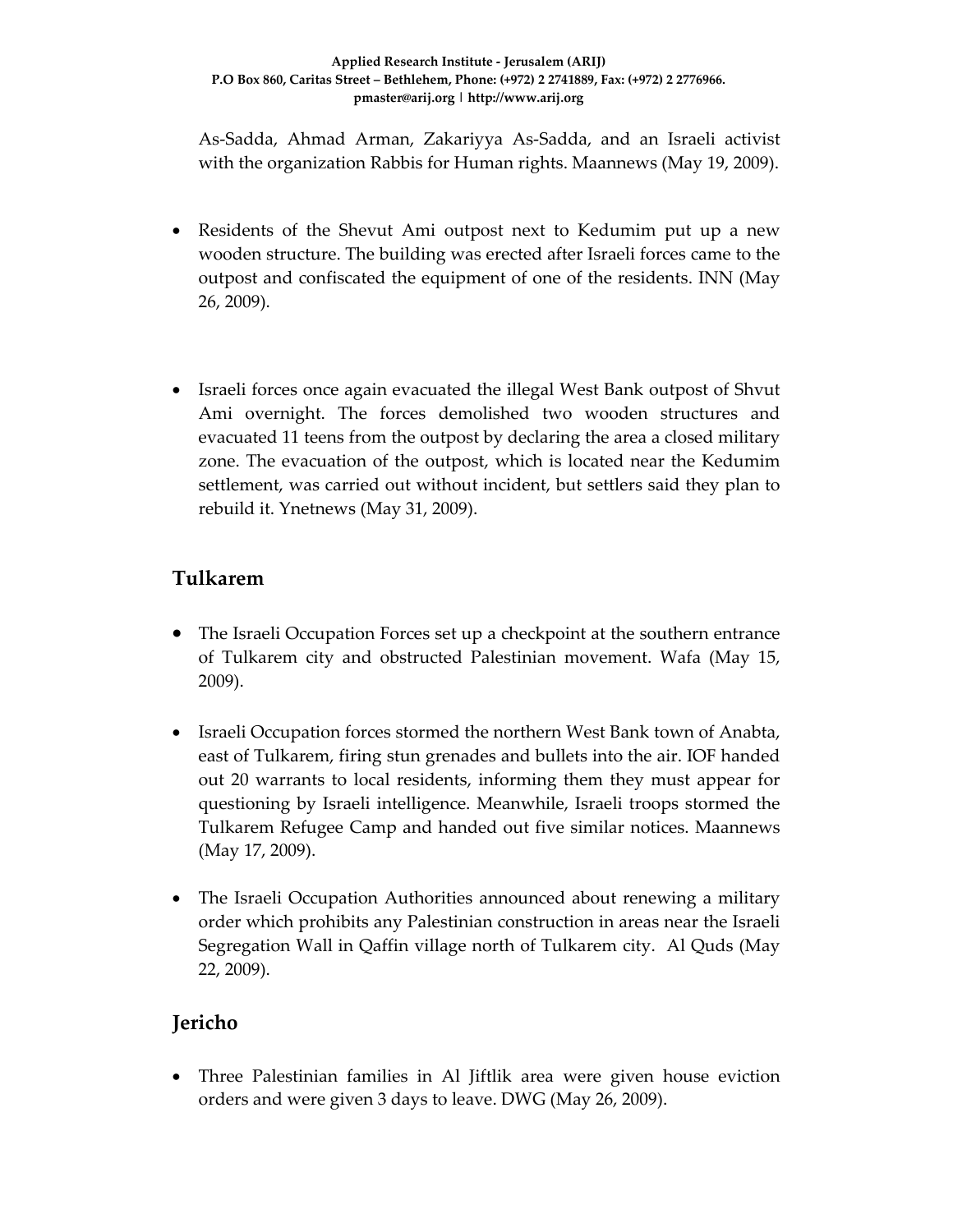#### **Gaza**

- Israeli warplanes raided tunnels in the Yebna area at the border in the southern Gaza Strip**.** Maannews (May 1, 2009).
- The Israeli Occupation Bulldozers staged into the east of Beit Lahyia town and fired at Palestinian houses. The bulldozers also razed vast areas of agricultural lands in the town. Maannews (May 2, 2009).
- The Israeli Occupation Army set fire into barely and Wheat fields in Johor Ad Deik fields southeast of Gaza city and caused losses to the Palestinian farmers. Al Quds (May 5, 2009).
- The Israeli Occupation Tanks fired against Palestinian houses in Al Farahin Area east of Khan Younis south of the Gaza Strip. The shooting caused a state of fear and anger among citizens. Not forgetting to mention that the area receives intensive shelling almost everyday. Wafa (May 6, 2009).
- Several Israeli warships surrounded and seized a fishing boat and four fishermen on the coast near Gaza City. The Israelis obstructed the path of the shipping vessel, which was on its way out to sea when the naval ships opened fire on the boat. The boat belongs Abd Al‐Mu'ti Al‐Hbeil, who is believed to be one of those detained. The three others have not been identified. Maannews (May 7, 2009).
- Israel's military forces stationed near [the] Nahal Oz [crossing] fired a number of artillery shells toward the eastern border with Gaza which caused damages and losses to Palestinian farmers who were working in the land. Maannews (May 8, 2009).
- The Israeli Occupation Tanks fired against Palestinian houses in Beit Hanoun town north of the Gaza Strip and caused damages and losses to the properties. Al Quds (May 11, 2009).
- The Occupation Army Southern Command recently began constructing a barrier along part of the border near the Gaza Strip. The barrier, which includes a fence and barbed wire, is being constructed along a 40‐km. stretch between the Kerem Shalom Crossing, at the southwest corner of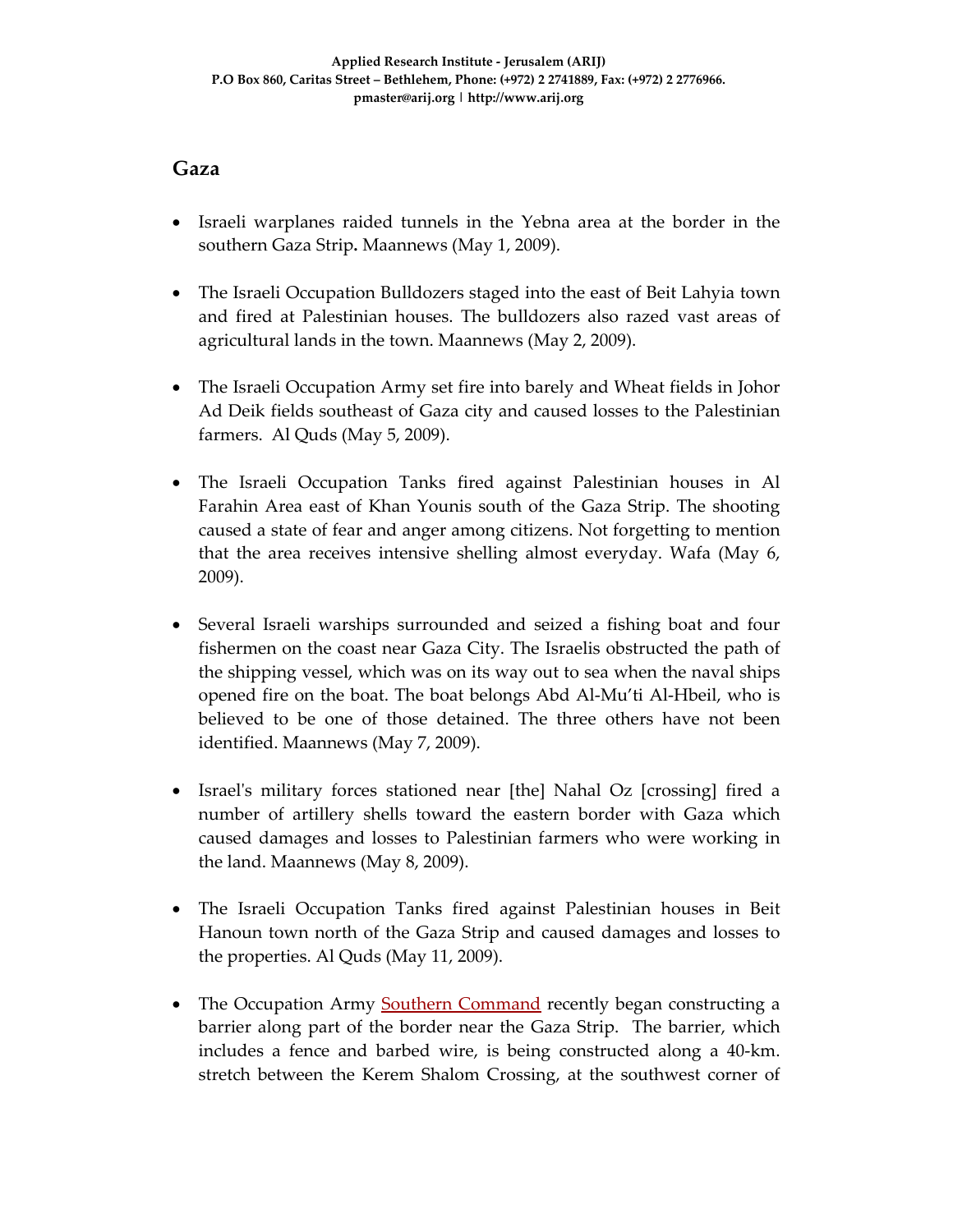the Gaza Strip, and the Israeli border town of Nitzana to the south. JPost (May 13, 2009).

- Israeli forces unleashed heavy machine gun fire in the town of Beit Hanoun, in the northern Gaza Strip. The Israeli fire was concentrated on a local agricultural school and the Al‐Amal neighborhood, in the east of Beit Hanoun. Artillery shells were also seen exploding south and east of the Erez border crossing. Maannews (May 17, 2009).
- The Nahal Oz fuel transfer crossing point in the northern Gaza Strip will be closed and replaced with a new terminal thirty kilometers south, near the Kerem Shalom crossing, within a month. The decision was announced Friday to Gaza fuel companies via Israel's liaison office. Moving the transfer point south will add travel costs to trucks shipping to the Strip, which come from the West Bank or central Israel; the cost will double as fuel travels from the southern Strip where the new transfer point is planned, to northern populations. Maannews (May 21, 2009).
- Israel's air force used helicopters to drop fliers warning Palestinians to stay away a 300 meter distance from the Gaza border wall. The fliers were dropped over the homes of residents in Beit Hanoun and Beit Lahiya in northern Gaza as well near communities in the south and central regions near Khan Younis, Kerem Shalom and Rafah. In a statement, the Israeli military confirmed that it dropped the leaflets, warning that it "will operate against all those who approach the fence, due to the threat that they pose to the civilians of the State of Israel." Maannews (May 25, 2009).
- Israel closed all of its commercial crossings into the Gaza Strip due to the Jewish holiday of Shavout. Maannews (May 29, 2009).

### **Others**

• Israeli Occupation authorities announced tighter restrictions for Palestinians working in Israel on Labor Day, including the possible revocation of permits if the holder returns to the West Bank after curfew. The restrictions come as Israel installs new computer systems at 13 military checkpoints between the West Bank, Israel and Jerusalem. Palestinians will no longer be able to enter Israeli controlled areas by points other than those outfitted with computers. Under the new system limits and parameters of permits for many Palestinians will change, and for some who arrive at the checkpoints later than the time stamped on their permits, papers may revoked for a week or even permanently. Many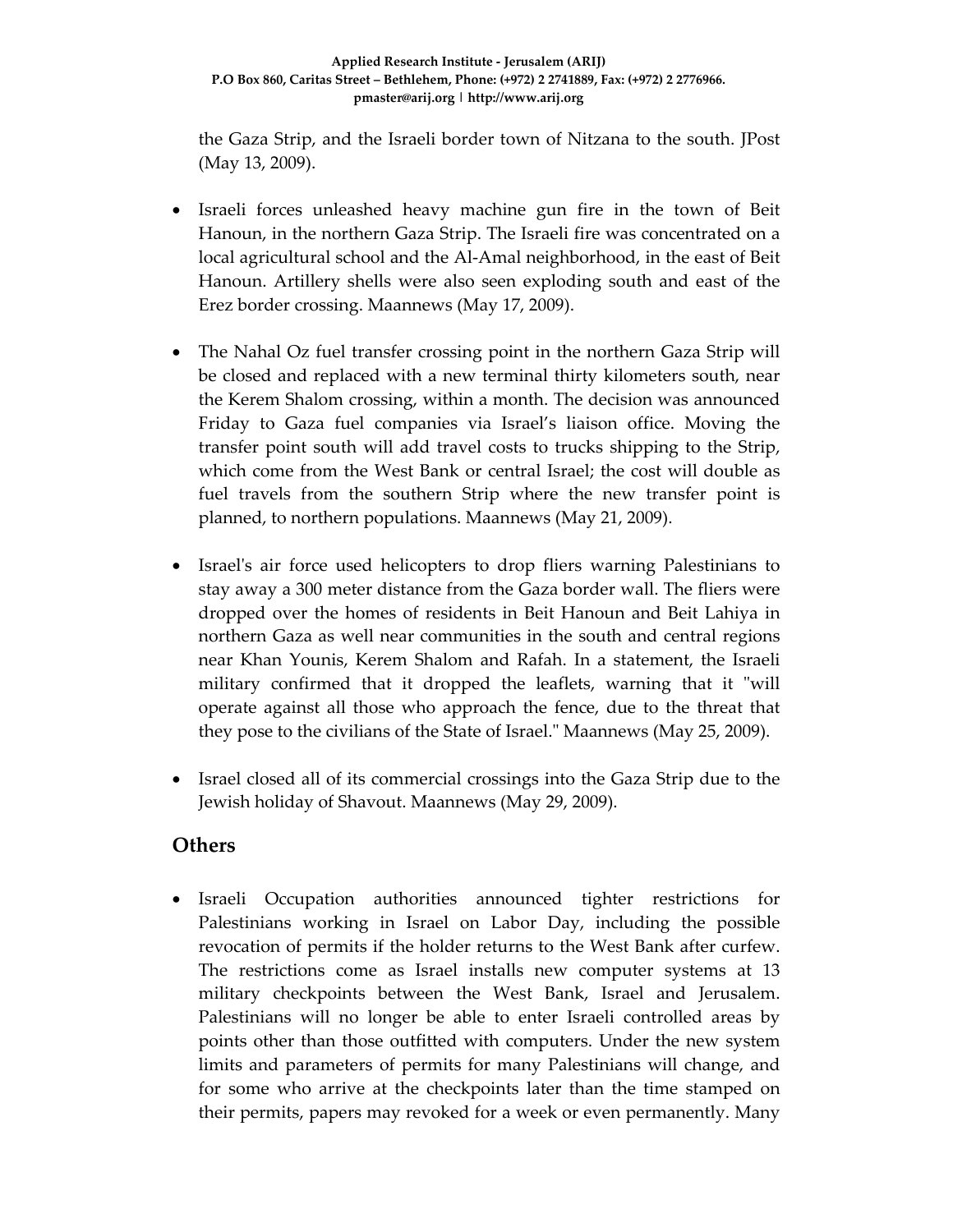permit holders expect the new system will limit further Palestinian access to the western side of the separation wall. Israeli authorities have been vague on details of the new systems, but have instructed all Palestinians with permits to enter Israeli-controlled areas to register in the new system. The controls are being overseen by Israeli General of the Central Command Ghadi Chamani and the head of the Civil Administration in the West Bank, Yoav Mordechai. Maannews (May 1, 2009).

- Israel's cabinet approved the creation of three new government ministries which will deal with strategy, intelligence and information, and will be led by Moshe Yaalon, Dan Meridor and Yull Edelstein, respectively. Maannews (May 4, 2009).
- Israeli President Shimon Peres is willing to hand over Israeli sovereignty of six key Christian holy sites to the Vatican, a proposition that is reportedly opposed by Interior Minister Eli Yishai and that has ruffled feathers among other senior government officials. The sites are: the Church of the Annunciation in Nazareth, the Coenaculum on Mount Zion, Gethsemane on the Mount of Olives in Jerusalem, and the Church of the Multiplication on the Kinneret, Mount Tabor; and the Church of the Multiplication, which hugs the shoreline of the Sea of Galilee. Haaretz (May 4, 2009).
- Israeli Mayor of Jerusalem Nir Barkat outlined a plan to give building permits to 13,550 housing units in eastern Jerusalem, a part of the city where mostly Arabs live, by 2030. An additional 13,550 housing units will be made available for construction for the residents of eastern Jerusalem, with the goal of 10,000 additional housing units to be available for construction by 2030 (70% of the total). The major additions will be in the A‐Tur neighborhood (1,500 units), Beit Hanina‐ Shuafat (2,500 units), Tel Adesa (2,000 units), Jabel Mukabar (2,500 units), and the eastern Jerusalem city center (750 units). Apart from housing, there will be a regularization of infrastructure. Haaretz & **Jerusalem Municipality** (May 5, 2009).
- Jerusalem District Planning and Construction Committee hearing sparks argument over ownership of lands in east Jerusalem neighborhood causes concern in Palestinian Authority that over 1,000 people could be left homeless. The issue was raised about two weeks ago, during a Jerusalem District Planning and Construction Committee hearing aimed at settling a dispute over a Silwan residentʹs building permits. The plot of land in question has an area of dozens of acres on which over 1,000 people live in about 70 buildings. Ynetnews (May 6, 2009).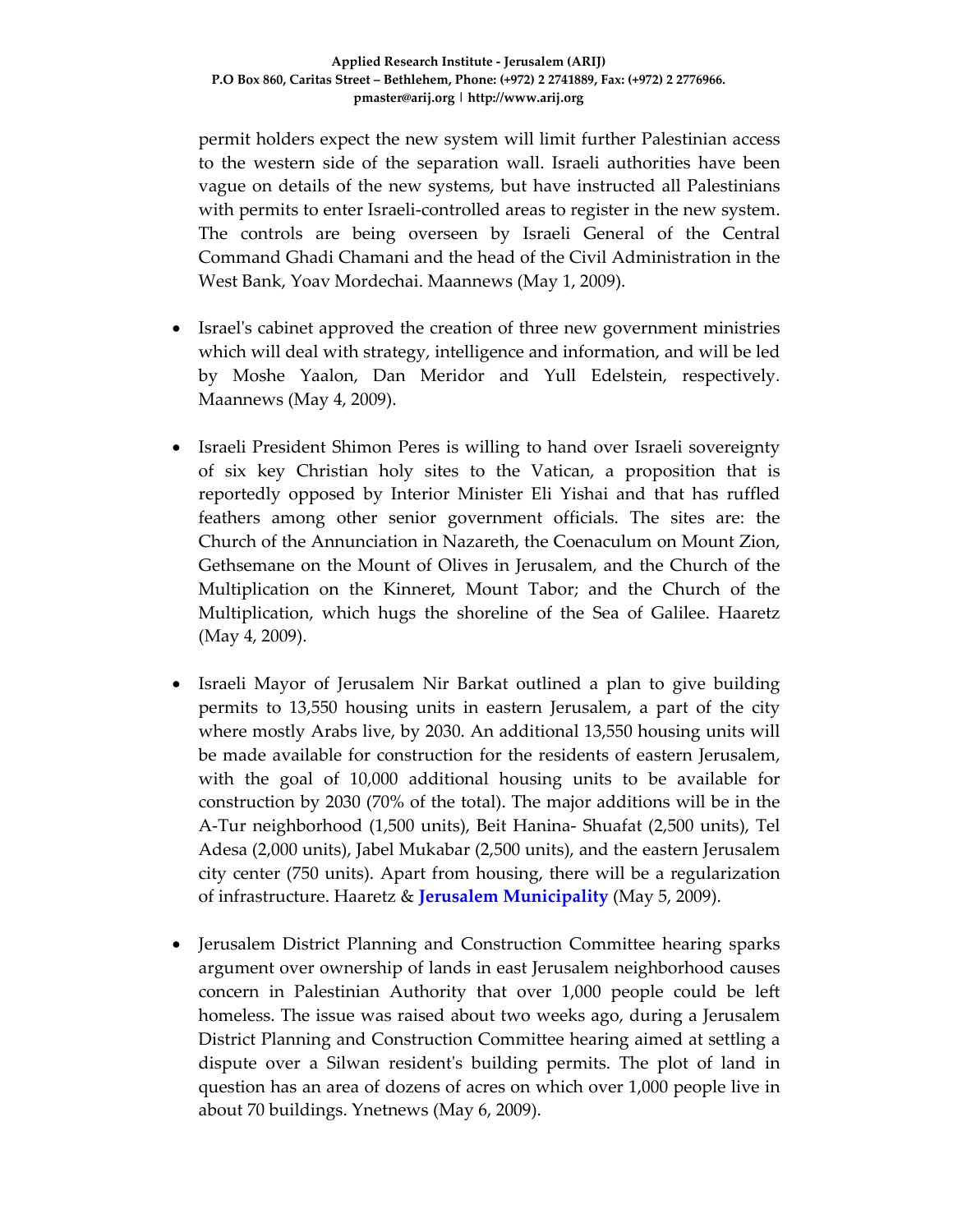- West Bank settlement construction has been accelerating for several months according to a report issued by Dror Etkes of the Israeli advocacy group Yesh Din. The report showed that new outpost, new roads, and other building projects have raced ahead in and around the settlements, often without legal permits, producing the biggest construction drive since 2003. Examples include the following: (1) Construction in outposts: Between Talmon and Nahliel, west of Ramallah, a stone house and another structure have been built without a permit, next to a vineyard set up by settlers a year and a half ago. The Israel Defense Forcesʹ civil administration has recently issued an order to stop the project. (2) Illegal construction has been carried out on Palestinian land at the outposts Mitzpeh Ahiya and Adei‐Ad, north of Ramallah. A mobile home has been set in an outpost near Susia south of Hebron. An outpost that was vacated near Hebron has been reinstated. (3) Construction east of the separation fence: New houses have been built in the Eli settlement, Rechelim, Maʹaleh Michmash and Kochav Hashahar (north and east of Ramallah). In addition, a neighborhood has been built in Naʹale, and there are at least 10 houses in Halamish and new houses in Talmon (all west of Ramallah). (4) Construction west of the planned fence route: Land has been prepared for building in the Kedar settlement, and 30 houses have been built in Maʹaleh Shomron. There is also a new neighborhood in both the Elkana and Zofim settlements. (5) Road construction and farmland: This has gone on near the Bracha settlement south of Nablus, near Tapuach, in the Eli and Shiloh area and in the Amona and Elazar settlements. Haaretz (May 7, 2009).
- Israeli Interior Minister Eli Yishai decided to begin revoking the citizenship of four Israelis involved in activities prejudicial to the Stateʹs security as he claims. The four are Arabs from northern Israel, who left the country in the 1970s. Ynetnews (May 7, 2009).
- Israeli Peace Now movement submitted a petition to the Israeli courts requesting them that they enforce the law and order an immediate halt to the construction of a new and illegal neighborhood in Halmish settlement. Accordingly to information discovered by Peace Now, the AMANA movement (a branch of the Gush Emunim movement) began to construct in this area without ever receiving official authorization or permission over construction plans. This illegal move is supposed to house 25 new families in this settlement. The construction in this neighborhood began approx 4 months ago; to date 10 permanent structures have been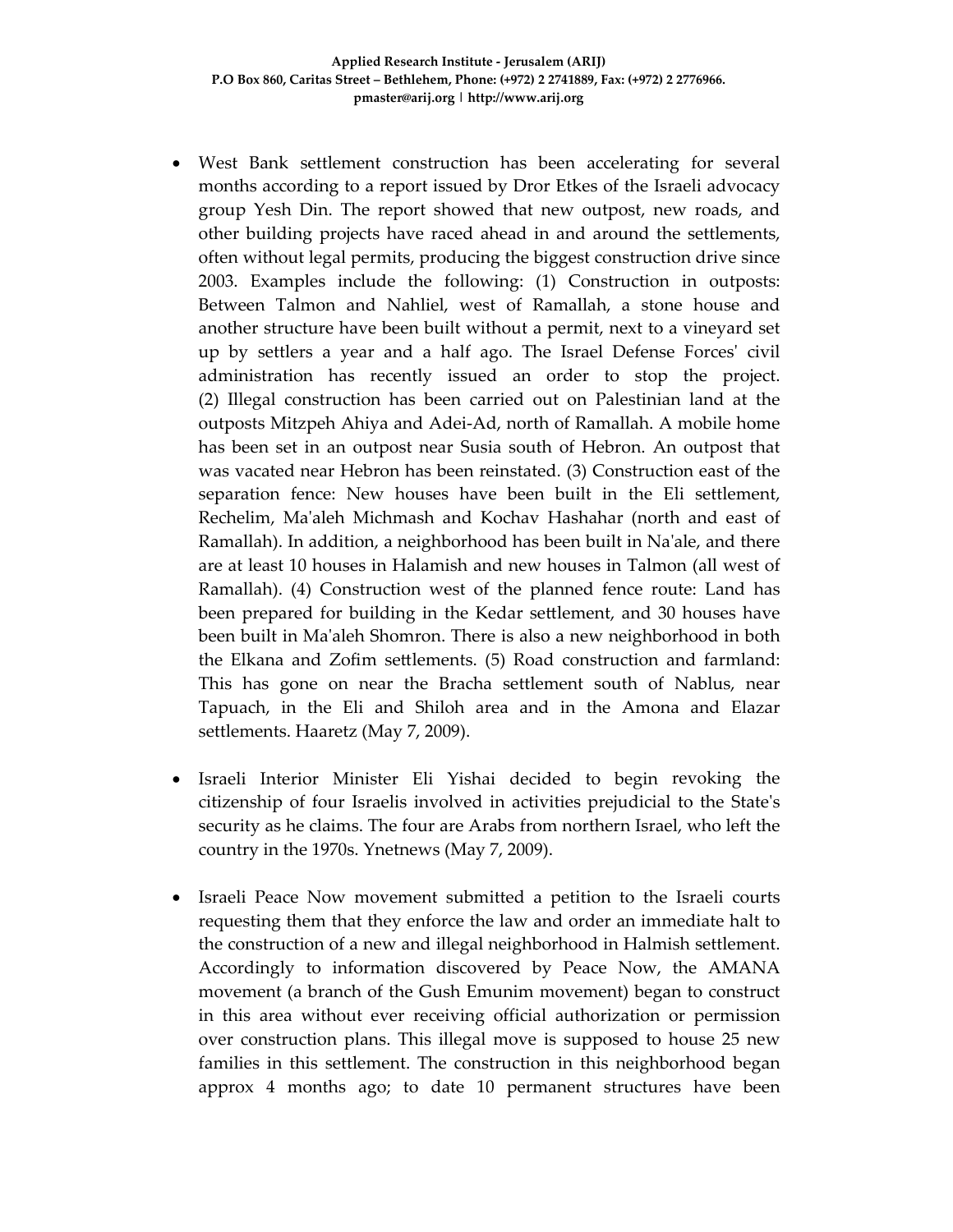completed on site and are ready to be populated. PEACENOW (May 8, 2009).

- The Bemuna ("in faith") Company, owned by settlers, has recently won an Israel Land Administration (ILA) bid for a construction project in Jaffa. The land in question is adjacent to the Ajami neighborhood – one of the oldest Arab neighborhoods in the mixed city, which stretches south of Old Jaffa. The company won an ILA bid for the construction of 20 housing units, but it may eventually build up to 200 units. The project, said to be on its way in a matter of months, will be marketed exclusively to young religious couples, at a price 10% lower than the current property value in the area. The project will also include a synagogue, a yeshiva and mikveh – a traditional bath facility used to achieve ritual purity in the Jewish faith. Ynetnews (May 10, 2009).
- Israeli extremists attacked Al Manshiya Mosque in ʹAkko village and wrote racist slogans at the dome of the Mosque calling for "death to the arabsʺ. The extremists also attacked a number of Arab Palestinian houses and properties in the nearby neighborhood. Al Quds (May 10, 2009).
- The Tel Aviv District Committee for Planning and Building has approved the construction of two residential buildings in southern Tel Aviv. The plan was initiated by the Ashdar Company, and is slated to be built on the Tova Sanhadray, Isser Yehuda Unterman and Yakkov Shevi Maor streets. The project spreads across a territory of some 5.6 dunams (1.4 acres), allowing the construction of a six‐floor building over a ground floor and a mini‐penthouse, as well as another 12‐story building. The building rights will stand at 9,850 square meters (106,024.518 square feet) for housing, which equal 92 housing units. Ynetnews (May 10, 2009).
- The High Court of Justice issued an order demanding that the state explain within 90 days why a number of illegal outposts have not yet been evacuated, despite a standing order issued in 2004. The outposts in question are Givat Asaf, Maʹale Rehavʹam, Ramat Gilʹad, Givʹat Haroe, Mitzpe Yitzhar, and Mitzpe Lachish, all of which are located in the West Bank. Ynetnews (May 13, 2009).
- An Israeli security blockade will see West Bank traffic halt as Palestinians commemorate the 1948 Nakba (catastrophe) when hundreds of thousands were expelled from their homes. The blockade was announced on the  $14<sup>th</sup>$ of May by the Israeli Minister Ehud Barak and took effect early of May 15, 2009; it will continue until May 15, 2009 night. Maannews (May 15, 2009).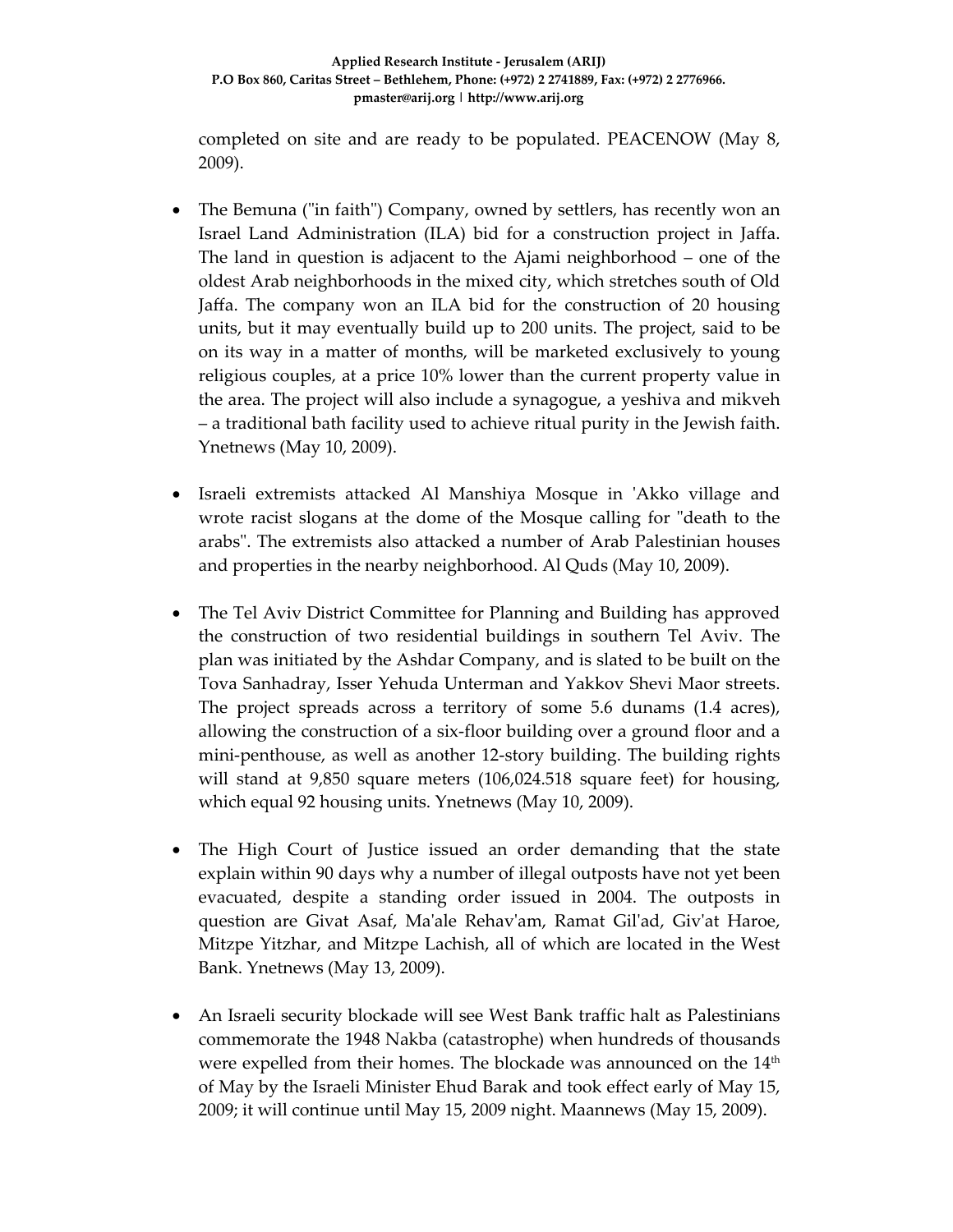- Israel has moved ahead with a plan to construct a new settlement in the northern West Bank. Tenders have been issued for 20 housing units in the new Maskiot settlement and contractors have arrived on site to begin foundational work. Haaretz (May 18, 2009).
- In a report issued by Peace Now stated that over the past few months West Bank settlers have "expanded two existing outposts, and that the government of Israel has done nothing to stop them. The group claims that one of the moves made was adding three caravans to the Nahlat Yosef outpost, located about 1.5 miles from the West Bank settlement of Elon Moreh, northeast of Nablus; and five caravans to Bnei Adam outpost in Benyamin. The structures are said to be empty. **Ynetnews (May 19, 2009).**
- Jewish cities in Judea and Samaria are no obstacle to peace, Foreign Minister Avigdor Lieberman said in a meeting with industrialists. Despite widespread misconceptions, Israel's conflict with the Arab world began before Israel gained control over Judea and Samaria during the Six Day War, he said. **INN (May 21, 2009).**
- Israeli Prime Minister Benjamin Netanyahu and Ehud Barak have agreed on a plan to evacuate illegal outposts in the West Bank, mainly those located on Palestinian land. Barak intends to dismantle a number of **outposts out of 26 illegal** ones. Haaretz (May 22, 2009).
- Israel plans to evacuate members of Tarabin tribe in Negev from homes to make way for New Omer neighborhood for IDF. Ynetnews (May 22, 2009).
- Since 1967, Jerusalem's population has grown almost three-fold to nearly 760,800, rendering it the largest city in Israel. The Jewish population, which comprises 64% of the citizenry, has grown by 150%, but the strong Arab minority – 33% ‐ has grown by 290%. The following are among the new neighborhoods built in east Jerusalem in 1967, and their populations: Gilo ‐ 32,000, Har Homa – 8,500, Neve Yaakov – 22,000, Old City – 5,000, Pisgat Ze'ev – 41,000, Ramat (Reches) Shlomo – 17,000, Ramot (Alon) – 47,000, and Talpiot Mizrach – 15,000. **INN (May 22, 2009).**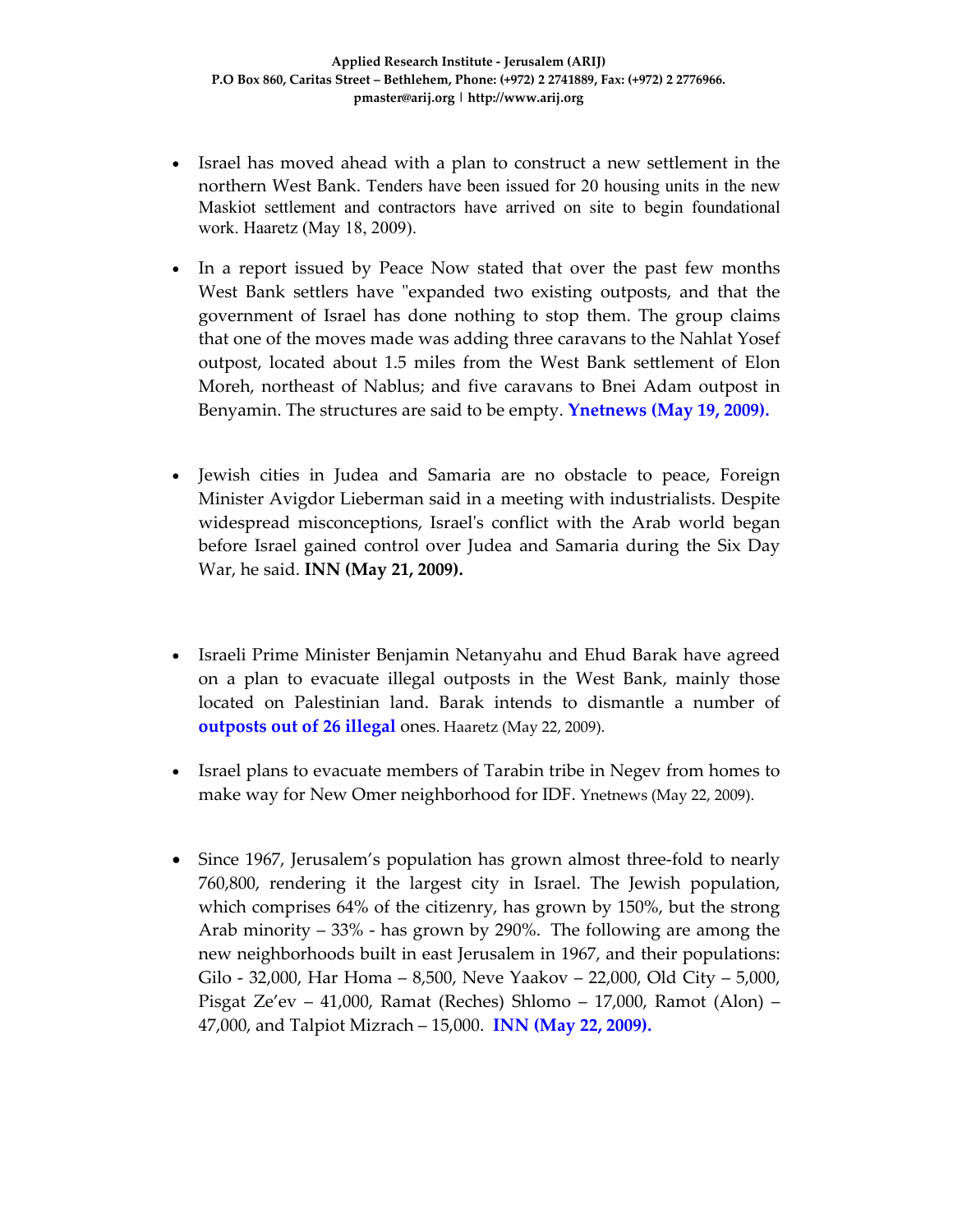- Huge rocks are excavated and taken to Israeli quarries. The stones are being taken from Palestinian land to expand settlements. In the West Bank and occupied Jerusalem a similar scenario is playing out during home demolitions. Israelis are buying the stones after the army destroys a Palestinian home. The stones are old, classic, and attractive. Inside the Palestinian West Bank are some 10 quarries owned by Israelis, particularly in the central and southern governorates but on land deemed "C" under the Oslo Accords. One quarry produces approximately 10 million out of 44 million tons of stones consumed by Israel, all come from the West Bank. **PNN (May 23, 2009). (1)**
- The Israeli Defense Minister Ehud Barak declared that 22 illegal outposts in the West Bank would be torn down, and warned that settlers would be evicted forcefully if they resisted. Maannews (May 24, 2009).
- Israeli Prime Minister Benjamin Netanyahu addressed the issue of illegal outposts in the West Bank and said that "while we will not authorize the construction of new settlements, it would be unfair not to accommodate natural (population) growth.ʺ **Ynetnews (May 24, 2009). (1)**
- Israeli Settlers leaders vowed to continue building new outposts in response to Defense Minister Ehud Barakʹs intention to go on with the evacuation of illegal outposts, either through dialogue or by force. **Ynetnews (May 24, 2009).**
- The Israeli Land Administration accompanied by Bulldozers uprooted 250 Olive trees and many Figs trees and Grapes in Shaqeib As Salam village. PNN (May 25, 2009).
- Israeli Settler leaders vowed to continue building new outposts in response to the Israeli Defense Minister Ehud Barakʹs intention to go on with the evacuation of illegal outposts, either through dialogue or by force. (May 25, 2009).
- The Israeli Civil Administration issued nine 'delimitation orders' to nine illegal West Bank outposts, warning its residents of a possible evacuation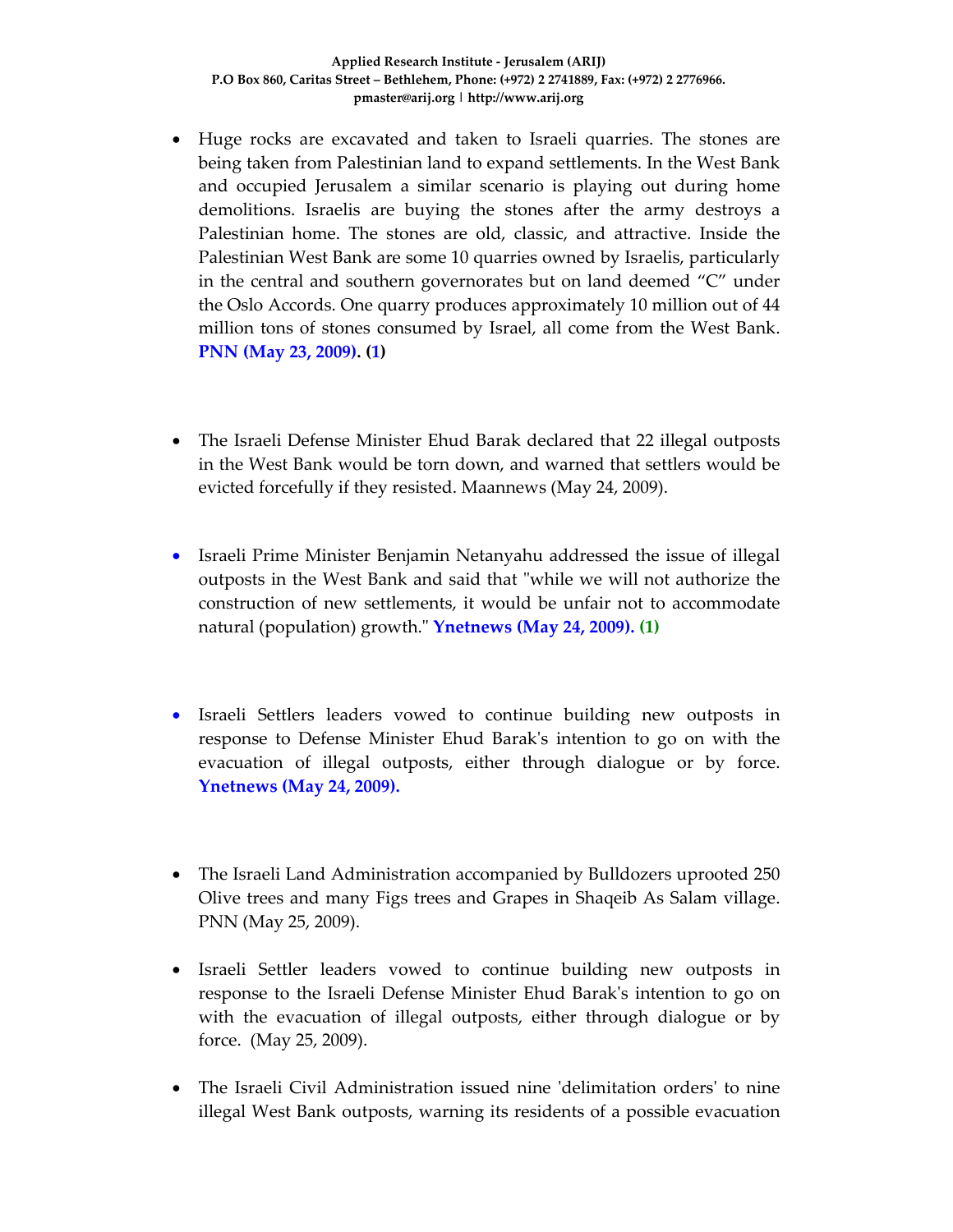within three days of the order. However, no timetable has been set for evacuation. The list of outposts includes Havat Shaked, Mitzpeh Yitzhar and Yitzhar South, all located south of Nablus, Ramat Gilad‐Givat Dekel in the Kedumim area, Givat Haroeh and Maʹaleh Rehavam in the area of the settlements of Eli and Shiloh, Mitzpeh Assaf near Beit‐El, and Havat Ma'on South in the southern Hebron hills. Ynetnews (May 25, 2009).

- Israeli extremists are trying to erect more colonial outposts in the West Bank. Their plan included (1) expanding outposts areas and resuming building; (2) the more outposts are demolished, the more outposts will be built; (3) holding a campaign against Netanyahu; (4) Excersing pressure on Leibrman and Shas party; and Judicial Conflict.Al Quds (May 26, 2009).
- The Israeli Defense Minister Ehud Barak ordered the evacuation of 22 Israeli settlement outposts in the West Bank. The outposts are: Givʹat Sal'im in Jenin and is inhabited by 4 families; Giv'at Gil'ad in Nablus and is inhabited by 20 families and 35 religious students; Ahozat Shalhevet in Nablus and is inhabited by family; Givʹat Shakid in Nablus and is inhabited by 10 settlers, Ofrah Mizrach in Ramallah and is inhabited by 12 families; Givʹat Yashuf Daʹit in Ramallah and is inhabited 15 families; Bani Adam in Ramallah and is inhabited by 5 families and some single youth; Madreshet Nabeʹe in Jerusalem and is inhabited by one woman and a number of single youths; Maʹale Rahbaʹam in Bethlehem and is inhabited by 5 families and a number of single youths; Hezon David in Hebron and is empty from dwellers; Susiya Tzefon in Hebron and is inhabited by 4 families; Yetzhar Derom in Nablus and is inhabited by 5 families; Givʹat Hadigel in Qalqilyah and is inhabited by 15 families; Metzpe Yetzhar in Nablus and is inhabited by one family and a number of single youths; Nove Nahameh in Nablus and is inhabited by 11 families and a number of students; Givʹat Haraʹa in Nablus and is inhabited by 17 families; ʹEyonont Keda in Ramallah and is inhabited by one family; Metzpe 'Asaf in Ramallah and is inhabited by 15 families; Neve Daniel Tzefon in Bethlehem and is inhabited by 3 families and a number of single youths; Metzpe Lachish in Hebron and is inhabited by four families; ʹAshahaʹil in Hebron and is inhabited by 5 families and a number of single youths; Avi Gel in Hebron an is inhabited by 12 families and a number of single youth. Maannews (May 28, 2009).
- A UN Report states that there 643 Israeli checkpoints are obstructing the movement of Palestinians in the West Bank. Al Quds (May 29, 2009).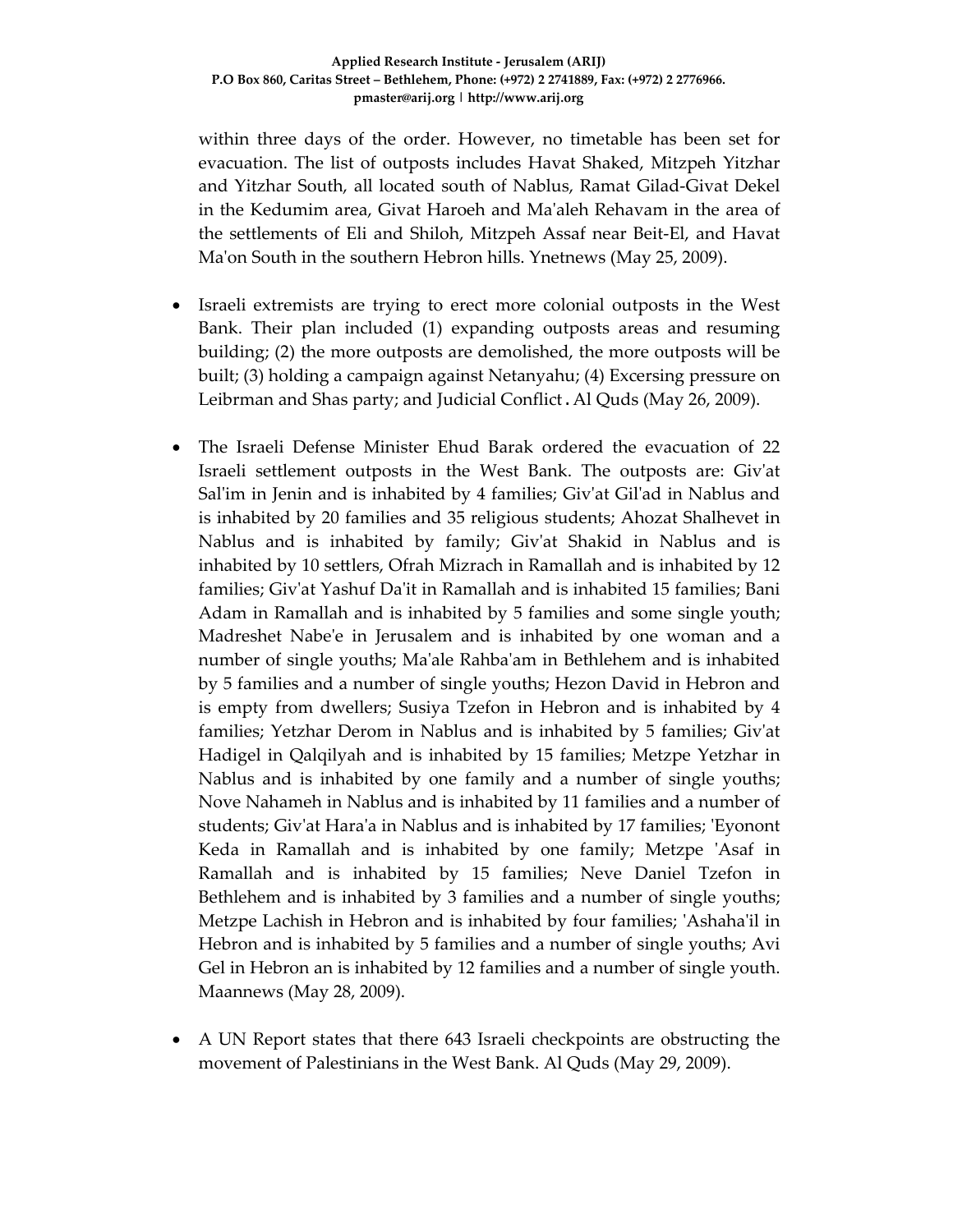- Israeli settlers have begun to follow a new policy in defending their illegal outposts, seeking out caves to replace trailers which Prime Minister Netanyahu's government said it would evacuate. After Israeli Defense Minister Ehud Barak ordered evacuating some ten outposts in the West Bank, settlers have begun searching for caves to live in. settlers working at night preparing caves near the Kedumim settlement because they believe Israeli law does not ban living in caves. Maannews (May 31, 2009).
- PEACENOW Israeli movement stated in its report that at least 44 percent of the land in the West Bank where the settlements outposts are built, belong to private Palestinian owners. Almost 80 of the more than 100 outposts in the territory are either partially or wholly built on private Palestinian land without any sort of agreement with the owners, Peace Now said. It added that the inhabitants of the outposts tend to be the most radical settlers, establishing their homes on any land they see fit. JPOST (May 31, 2009).

| <b>District</b> | Land         | Land              | Uprooted     | <b>Houses</b>    | <b>Houses</b> |
|-----------------|--------------|-------------------|--------------|------------------|---------------|
|                 | Confiscated  | <b>Threatened</b> | <b>Trees</b> | Demolished       | threatened to |
|                 | (Dunums)     | (Dunums)          |              |                  | be demolished |
| Bethlehem       | 0            | 150               | 0            | $\boldsymbol{0}$ | 0             |
| Jerusalem       | 0            | 0                 | $\bf{0}$     | 3                | 53            |
| Jenin           | 300          | 0                 | 0            | $\mathbf{0}$     | 0             |
| Tulkarm         | 0            | 0                 | 0            | $\mathbf{0}$     | 0             |
| Ramallah        | $\mathbf{0}$ | 100               | 45           | $\mathbf{0}$     | 0             |
| <b>Nablus</b>   | 0            | 0                 | 0            | $\boldsymbol{0}$ | 0             |
| Salfit          | 0            | 0                 | 0            | $\mathbf{0}$     | 0             |
| Jericho         | 0            | 0                 | 0            | $\mathbf{0}$     | 3             |
| Gaza            | 0            | 0                 | 0            | $\mathbf{0}$     | 0             |
| Qalqilyah       | $\mathbf{0}$ | 0                 | 0            | $\mathbf{0}$     | 0             |
| Hebron          | 0            | 4000              | 0            | $\mathbf{0}$     | 0             |
| Tubas           | 0            | 0                 | 0            | $\mathbf{0}$     | 28            |
| <b>Total</b>    | 300          | 4250              | 45           | 3                | 84            |

*The Monthly overview report gives a list of the Israeli Violations in the Occupied Palestinian Territory which are based on reports provided by field workers and\or by one or more of the following news sources: Al‐Ayyam daily newspaper, Al‐Quds daily newspaper, Haaretz Daily Newspaper, Israel National News, The Jerusalem Post ‐ English‐language daily newspaper, Paltoday news‐website, Palpress news website,*